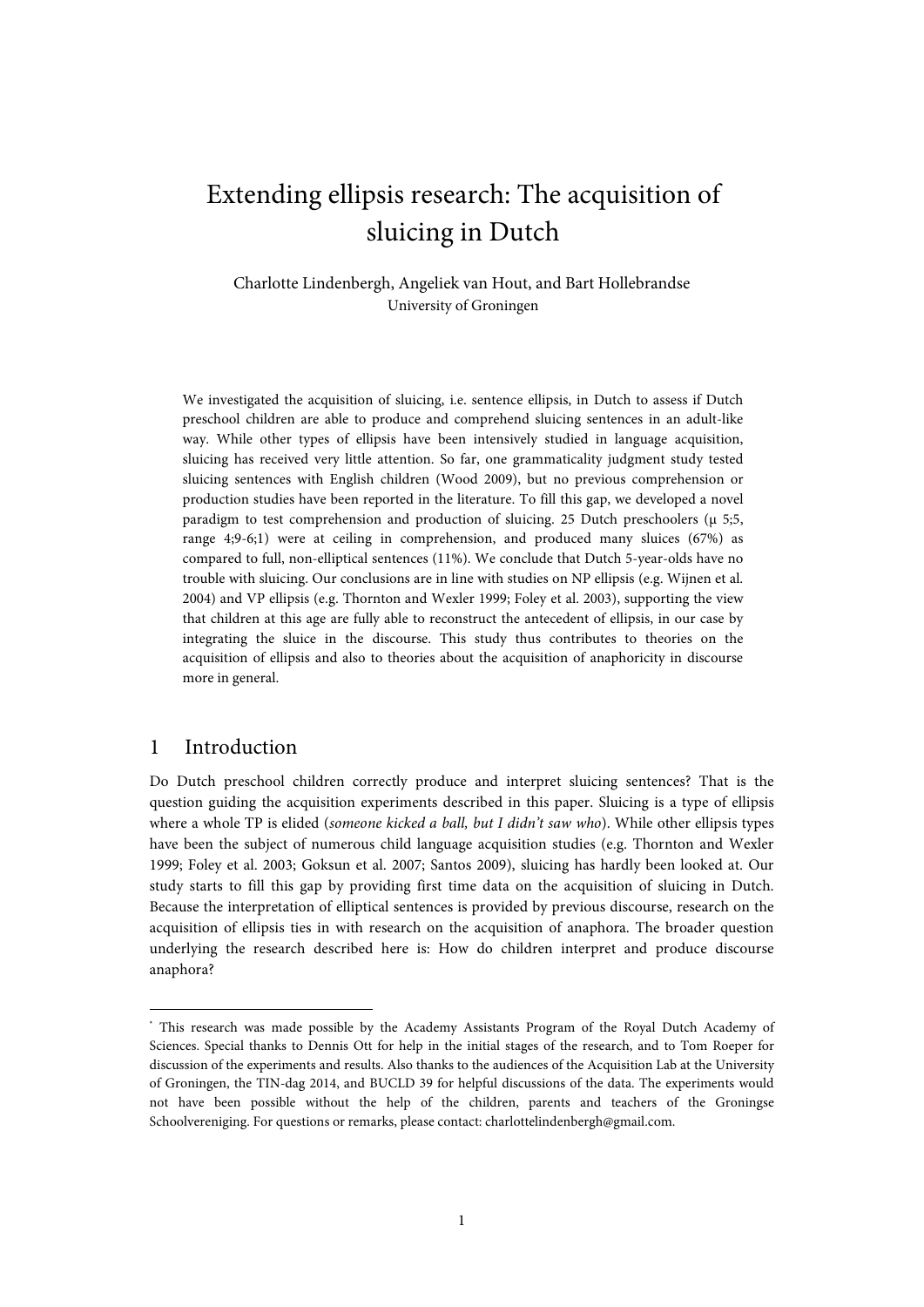Section 1.1 will illustrate some ellipsis types and provide some background on the theoretical analysis of ellipsis in generative grammar. Section 2 discusses previous acquisition research on ellipsis, and section 3 the setup of our two experiments. The results of the experiments are given in section 4, after which a discussion and conclusion follow in section 5.

### 1.1 Ellipsis in generative syntax

Ellipsis is the linguistic phenomenon where linguistic structure (sound or writing) is missing, but interpretation nevertheless remains. In various theoretical frameworks ellipsis is analyzed as a special type of anaphora, because the meaning of the silent part of an elliptical sentence needs to be recovered from the discourse context, as is the case with other types of anaphora (Winkler 2006). A number of different types of ellipsis have been identified, depending on how much structure is left out. The place where structure is missing is often called the ellipsis site, indicated by the '\_\_' in the example sentences below. See examples ([1](#page-1-0)a), (2a), and (3a), for different types of ellipsis.<sup>1</sup>

- (1) *NP Ellipsis + non-elliptical counterpart*
	- a. Sam is waving with two hands, and Anna waves with one
	- b. Sam is waving with two hands, and Anna waves with one hand.
- (2) *VP Ellipsis + non-elliptical counterpart*
	- a. Mark and Sam play the guitar, but Anna doesn't \_\_\_.
	- b. Mark and Sam play the guitar, but Anna doesn't play the guitar.
- (3) *Sluicing + non-elliptical counterpart*

**.** 

- a. Someone is making noise, but I don't know who .
- b. Someone is making noise, but I don't know who is making noise.

The first example presents NP ellipsis; after the word *one* the hearer/reader has to go back to the first part of the sentence and insert the NP *hand* from the antecedent clause into the ellipsis site. In (2) the whole VP *play the guitar* has to be reconstructed, and in (3) the whole clause after the question word *who* is left out. These elliptical structures all occur frequently in natural language and they have the same meaning as their non-elliptical counterparts, given in examples (1b), (2b), and (3b). As mentioned above, the acquisition experiments in this paper focus on sluicing, also called sentence or TP ellipsis.

The properties of sluicing have been extensively studied within the field of generative syntax, ever since the phenomenon was first described and given its current name in a seminal paper by Ross (1969). The major questions in theoretical research on sluicing, and ellipsis more in general, are whether or not there is syntactic structure present in the ellipsis site, and in which contexts ellipsis is licensed. Furthermore, the question of how the meaning of the ellipsis site is recovered from the antecedent clause also plays an essential role (Johnson 2001; Merchant 2011).

The question about the underlying structure of the ellipsis site is important in relation to the acquisition of these structures, because different analyses here make different predictions for

<span id="page-1-0"></span><sup>&</sup>lt;sup>1</sup> This is not an exhaustive set of possible ellipsis types; only the ones relevant for this paper are discussed here. For more complete discussions see e.g. Winkler (2006), Merchant (2011), and van Craenenbroeck and Merchant (2013).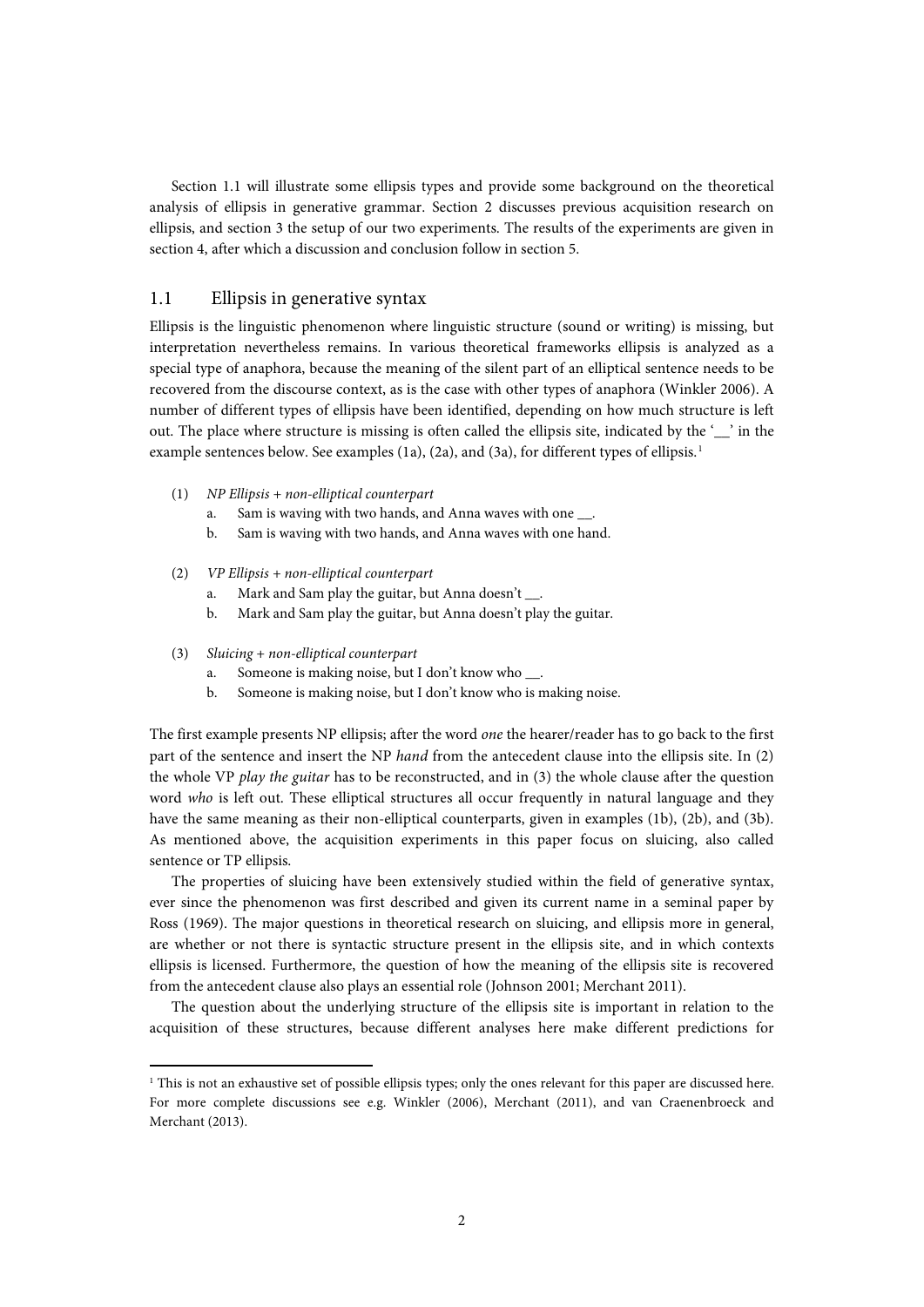children's behavior. The difference between analyses comes down to how much structure is posited in the ellipsis site. On the one hand there is the so-called 'What You See Is What You Get' (WYSIWIG) approach that claims there is no underlying structure present (e.g. Culicover and Jackendoff 2005). On the other hand the 'move-and-delete' account claims that a full underlying embedded wh-question is present in the ellipsis site (e.g. Merchant 2001). In between are analyses that posit a minimal structure in the ellipsis sites, either in the form of a null pronoun (e.g. Hardt 1993; Chung et al. 1995), or in the form of a 'cleft-analysis', where a full, but smaller structure than in the move-and-delete approach is present and no wh-movement takes place (e.g. van Craenenbroeck 2010). What these analyses mean for the complete structure of a sluicing sentence is shown in the following examples (deleted material is indicated between  $\langle \rangle$ ).

- (4) *WYSIWYG approach* Someone is making noise, but I don't know who.
- (5) *Move-and-delete approach* Someone is making noise, but I don't know who<sub>1</sub> < is making noise  $\frac{1}{2}$  >.
- (6) *Cleft-analysis approach* Someone is making noise, but I don't know who < it is >.
- (7) *Null pronoun approach* Someone is making noise, but I don't know who *pro*.

In the first approach, in (4), no structure at all is present in the ellipsis site and hence no deletion of linguistic material occurs. In the second approach, in (5), a full embedded question is built in narrow syntax and the wh-phrase is moved as in regular question formation. It is after this, at the phonological interface, that the linguistic material following *who* is deleted, i.e. it is there but not pronounced. In this second approach recovering the meaning of an ellipsis site is straightforward since there is no mismatch between syntactic and semantic structure. This is more difficult for the first analysis where the meaning needs to be added completely at the semantic interface. The fourth option, in (7), with a silent pro also relies strongly on the semantic interface. The cleft-analysis, in (6), is seen as a variation on the approach in (5), positing linguistic structure in the ellipsis site, but a slightly simpler and shorter structure, which is argued to solve some connectivity problems of the move-and-delete approach, while holding on to the easy recoverability of the meaning of the ellipsis site. The first approach is also called a 'non-structural approach', while the other approaches fall under the header of 'structural approaches'. We adopt a structural approach to ellipsis and believe that the arguments in favor of the move-and-delete approach are strong, but also agree with van Craenenbroeck (2010) that the cleft-analysis can be used as a last resort option.[2](#page-2-0)

There is much more to say about the theoretical analysis of sluicing, but we believe the above discussion is sufficient for the purpose of this paper. In the next section research on the acquisition of ellipsis will be discussed, focusing on the ellipsis types exemplified in (1)-(3) above.

**.** 

<span id="page-2-0"></span><sup>&</sup>lt;sup>2</sup> See Lindenbergh (2013) for a discussion of why these analyses are adopted for sluicing in Dutch.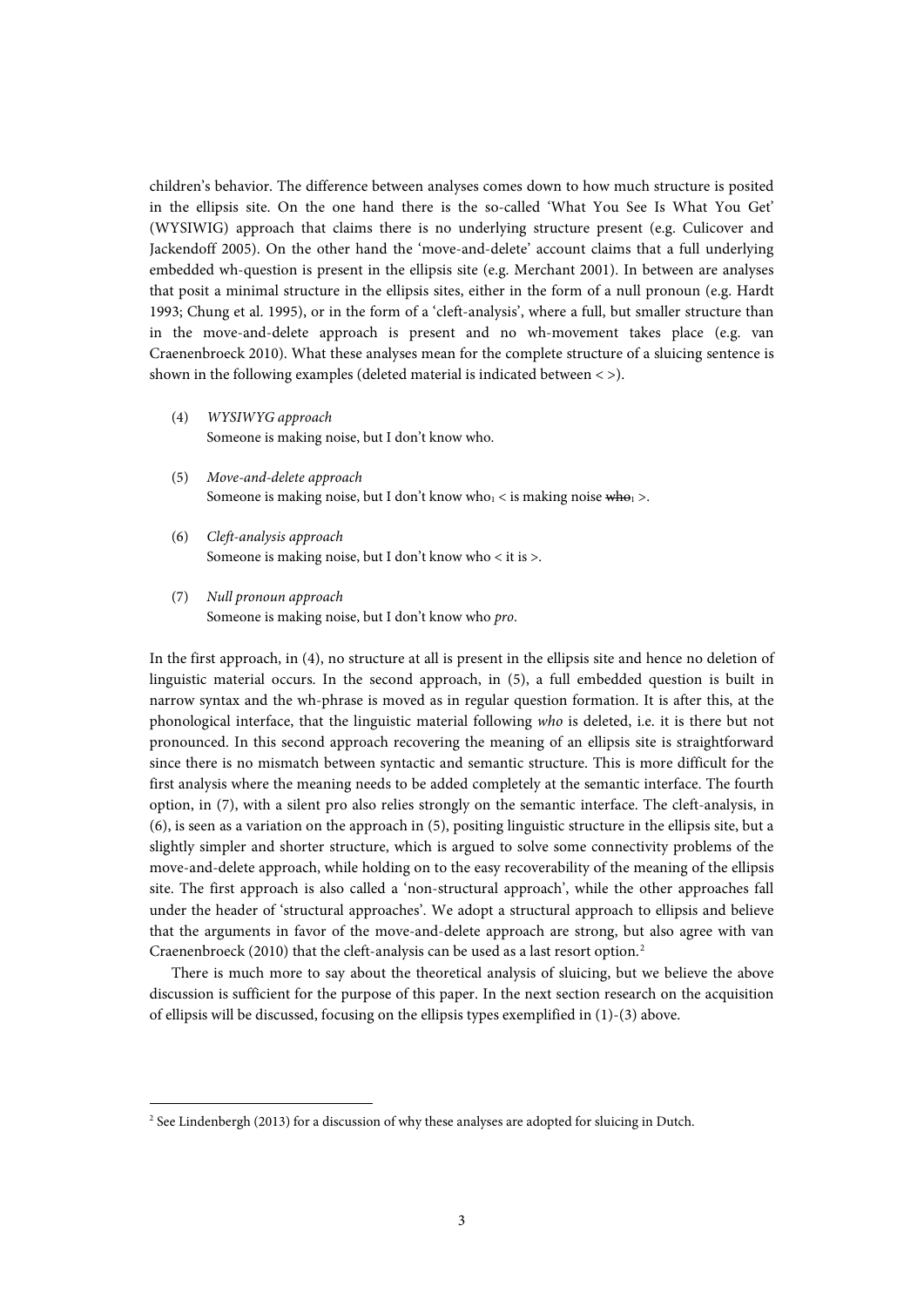## 2 Acquisition of ellipsis

Acquisition research on ellipsis has focused mainly on verb phrase and noun phrase ellipsis (VPE and NPE from now on), and only one study looked at the acquisition of sluicing. Before discussing results from experimental studies on the acquisition of ellipsis, it is interesting to look at some examples from spontaneous speech data provided in the literature. It stands out that young children are already quite capable of dealing with ellipsis and that child directed speech contains a lot of elliptical structures, probably because for children 'shorter is easier' (Roeper 2007). [3](#page-3-1) Looking at corpus data from Childes (MacWhinney 2000) we see that, for example, a 2-year-old already produces structures containing NPE, as evidenced by Nina (2;3 years):

(8) Mother: Whose hat is that? Child: Mrs. Wood's \_\_.

<span id="page-3-0"></span>**.** 

(Thornton and Jensen 2008)

However, production of a structure does not imply comprehension or full control over the structure at hand, and looking at corpus data from Sarah when she was 2;4 years old (Brown 1973), we see that ellipsis in child directed speech can also lead to communication failure:

(9) Mother: Do you want some milk or do you want some juice? Child: I milk juice [?] Mother: huh? Child: milk juice Mother: No, you can either have one or the other. You can't have both. Child: milk juice

(Roeper 2007: 129)

The child is obviously confused by the first question of her mother, but when the mother tries to help, she uses an elliptical sentence which does not make it any clearer for the child. The mother's phrase "No you can either have one or the other. You can't have both" should be reconstructed by the child as: "No, you can either have one of the milk or the juice or the other of the milk and the juice. You can't have both the milk and the juice." It appears the child is not yet capable of doing this at this age (Goksun et al. 2007; Roeper 2007). While ellipsis is frequent in children's language input and they produce some simple forms of ellipsis already from the age of 2, mastering all elliptical structures and being able to reconstruct previous linguistic information from the discourse might not be so simple for young children.

Looking at the literature on how children deal with discourse integration in other domains than elliptical structures, it has been argued that discourse integration is quite a late achievement in language development. Research from Karmiloff-Smith (1980) showed that children up until the age of six rather use deictic information than anaphora resolution to interpret definite noun phrases and pronouns in a story context. They thus prefer to use visual information over discourse information. This and other converging evidence has led a number of researchers to claim that differences between child and adult language use arise not because of a difference in syntactic ability but

<span id="page-3-1"></span><sup>3</sup> However, Matsuo (2007) notes she performed an informal search of part of the Brown corpus in the Childes database in which no examples of VPE in coordinate constructions were found.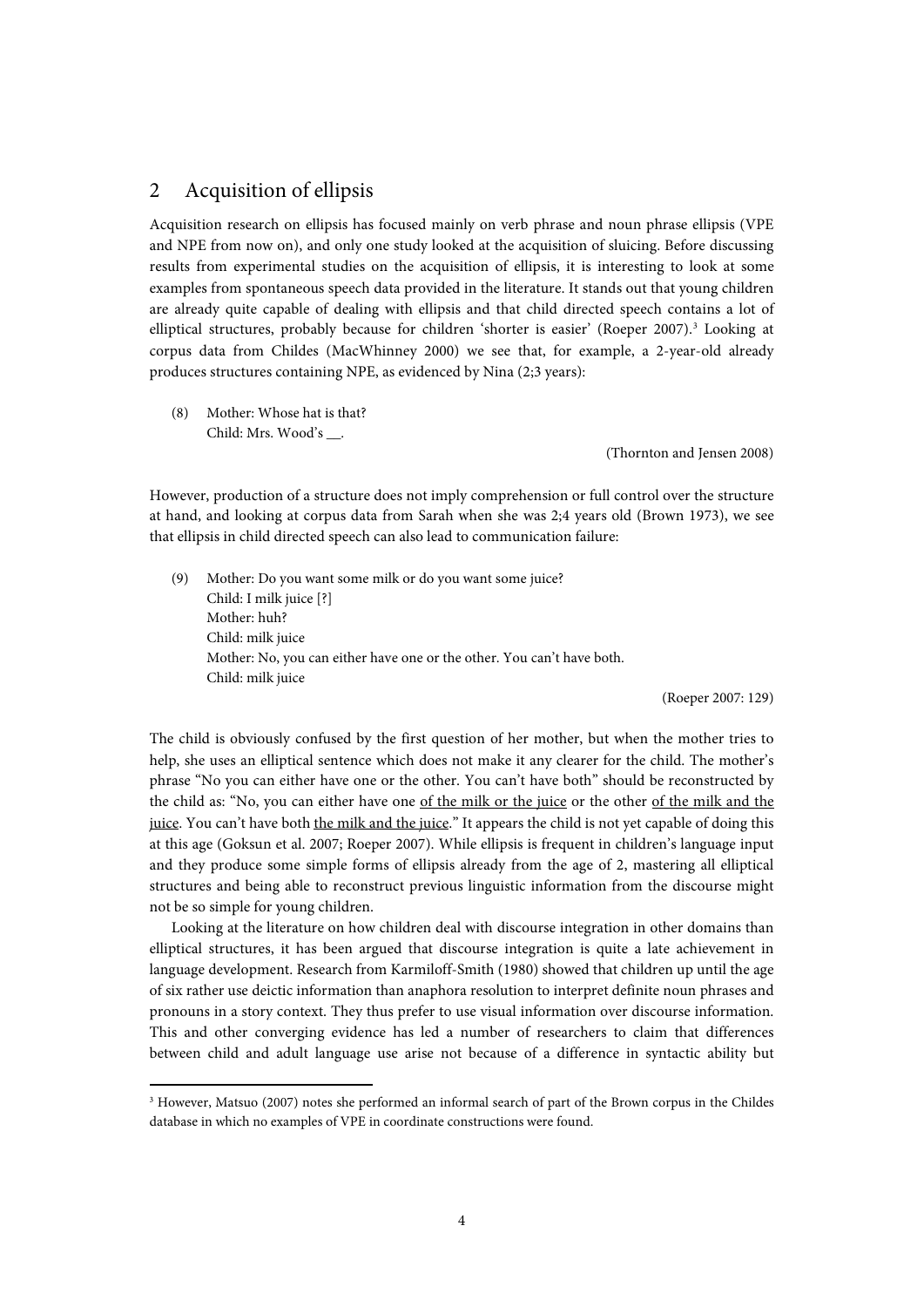because of a difference at the interface between syntax and discourse (e.g. Hoekstra and Hyams 1998; Kramer 2000; Schaeffer 2000). But, as Santos (2009) points out, other studies question this idea and show that adult L2 learners make some of the same mistakes as the children in the above mentioned studies, showing that these mistakes cannot be due to a delay of pragmatic development (De Cat and Unsworth 2003).

Since the beginning of the 1990s quite a number of experimental studies have looked into children's comprehension and production of VPE and NPE in order to determine the acquisition path of elliptical structures in more detail. At the same time these studies further investigate the relation between the acquisition of syntax and the acquisition of semantics and discourse integration, precisely because elliptical structures "appear to straddle the interface between syntax and pragmatics" (Matsuo and Duffield 2001: 307).

Matsuo and Duffield (2001) looked at the acquisition of VPE in relation to the acquisition of another related structure, called verb phrase anaphora (VPA). These structures only differ slightly from each other, but have a different distribution, for example with regard to voice, see (10) and  $(11).<sup>4</sup>$  $(11).<sup>4</sup>$  $(11).<sup>4</sup>$ 

(10) *Active antecedent*

|      | Someone had to take out the garbage |                                 |      |                                 |  |  |  |  |  |
|------|-------------------------------------|---------------------------------|------|---------------------------------|--|--|--|--|--|
|      |                                     | a. but I didn't want to .       | VPE. |                                 |  |  |  |  |  |
|      |                                     | b. but I didn't want to do it.  | VPA. |                                 |  |  |  |  |  |
| (11) |                                     | Passive antecedent              |      |                                 |  |  |  |  |  |
|      |                                     | The garbage had to be taken out |      |                                 |  |  |  |  |  |
|      |                                     | a. ??but I didn't want to.      | VPE. |                                 |  |  |  |  |  |
|      |                                     | b. but I didn't want to do it.  | VPA. |                                 |  |  |  |  |  |
|      |                                     |                                 |      | (Matsuo and Duffield 2001: 302) |  |  |  |  |  |

In order for children to interpret and produce these structures correctly they have to identify the differences between these two structures. This means they need to learn that VPE is degraded in contexts where there is an active-passive mismatch (11a), but VPA is not (11b). The grammaticality judgment experiment Matsuo and Duffield performed showed that all children (12 in total, age range 3;11-6;7, mean age 5;8) behaved adult-like and were able to distinguish these two structures from each other. This shows that children are sensitive to the structural restrictions on VPE, but the method used does not yet tell us anything about children's comprehension.

A study that looks at comprehension of VPE is Foley et al. (2003). They show that children are sensitive to the specific restrictions that govern interpretation in structures containing VPE. They looked at children's comprehension of VPE in coordinated structures where an elided possesive pronoun can have different interpretations, see (12), and (13)-(14) for the different interpretations.

- (12) Oscar bites his apple and Bert does too \_\_.
- (13) *Sloppy interpretation*

**.** 

a. O bites O's apple and B bites B's apple.

<span id="page-4-0"></span><sup>4</sup> VPE is also degraded when the antecedent is a nominal clause (??John wanted a kiss, but Mary didn't want to \_\_). VPA is in that case also perfectly acceptable (Matsuo and Duffield 2001).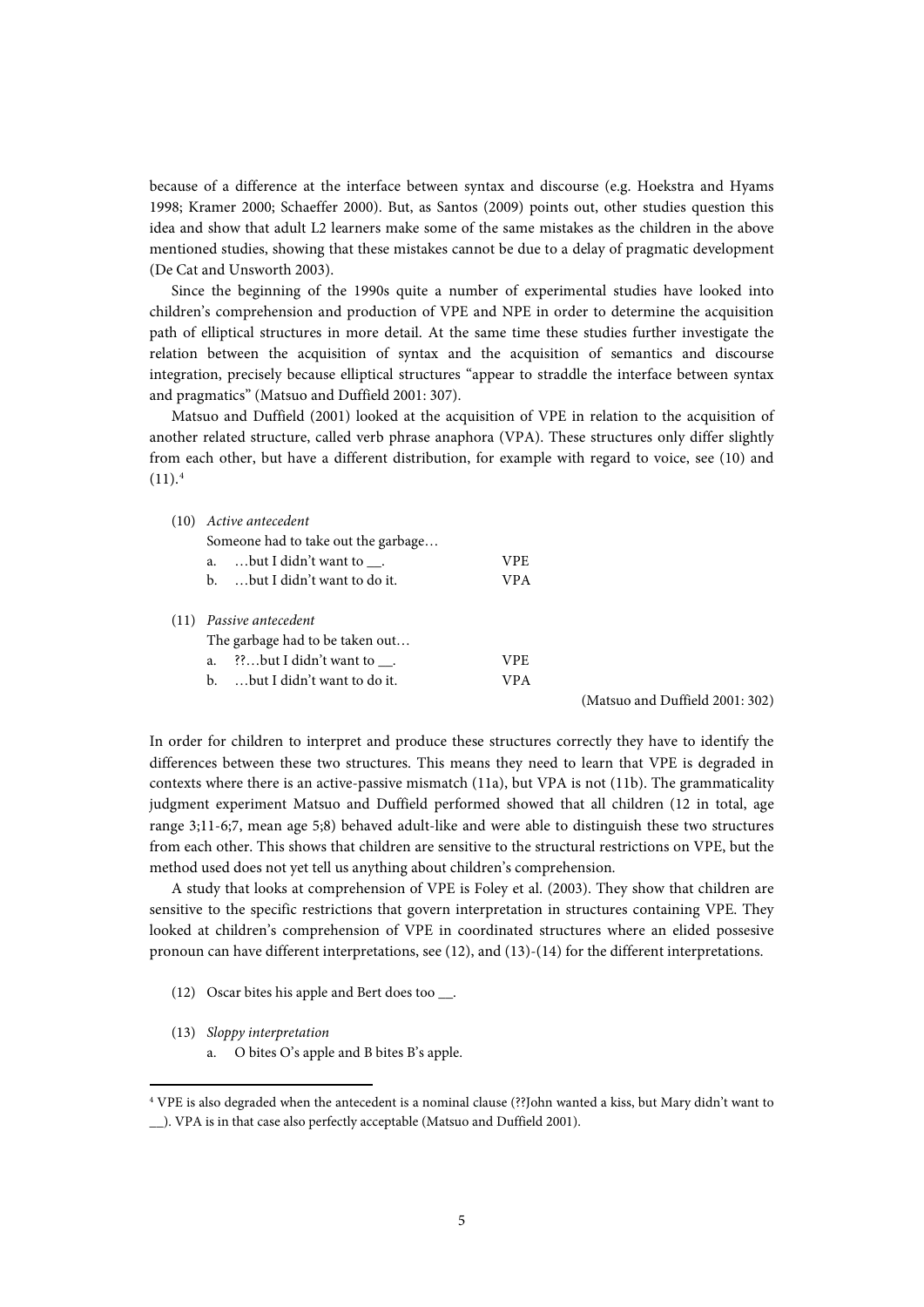### (14) *Strict interpretations*

**.** 

- b. O bites O's apple and B bites O's apple.
- c. O bites B's apple and B bites B's apple.
- d. O bites E's apple and B bites E's apple.

(Foley et al. 2003: 53)

Crucially, this variation in interpretation is constrained by the possibilities given in (13)-(14). Although logically there are five other possible interpretations, these are unaccaptable in English, and children need to pick up on this constraint. Foley et al. used both an act-out task and a truth value judgment task, and tested 86 children in four age groups between the ages of 3;0 and  $7:11.^5$  $7:11.^5$ The results show that even the youngest children are able to correctly act out all the different sloppy and strict readings of the experiment. Correct responses increase with age, and a strong preference for the sloppy interpretation is found. The truth value judgement task confirms these results and furthermore shows that children correctly reject infelicitous interpretations of VPE. For Foley et al. this supports a Strong Continuity version of the innateness hypothesis, and more specifically indicates that operator-variable binding is already available for the youngest participants.

That young children correctly resolve operator-variable binding in VPE structures is confirmed by experiments performed by Thornton and Wexler (1999). Thornton and Wexler looked at the acquisition of Principle B and VPE, in structures as in (15).

(15) The caveman kissed the dinosaur and Fozzie bear did too \_\_.

(Thornton and Wexler 1999: 178)

This sentence was given to their subjects in combination with a picture where Fozzie bear kisses his own hand instead of the dinosaur. They found that children correctly reject this non-adult like interpretation of the pronouns in these structures 100% of the time.

Matsuo (2007) used a truth value judgment task to look at te same type of VPE structures with either a sloppy or a strict reading, and also found that English children (mean age 5;8) correctly interpret both these readings of VPE in coordinated structures.

The results of these studies on VPE in acquisition show that 5-year-olds correctly interpret these structures and moreover show that they know the constraints on the interpretation of the ellipsis site. This challenges the above-mentioned literature that claimed that children up to the age of six have difficulties integrating discourse information.

Wijnen, Roeper, and van der Meulen (2004) also question the idea that children generally have poor abilities in integrating discourse information, looking at the acquisition of nominal ellipsis to investigate this further. Wijnen et al. looked at the acquisition of NP ellipsis in sentences presented at the end of a short story such as (16).

(16) Here's a playground. It's great to do all kinds of funny things when you're out in the playground, like swinging, making a sand castle or climbing on the monkey bars. There are some kids playing in the sand box. *Are two \_\_ upside down?*

(Wijnen et al. 2004: 507)

<span id="page-5-0"></span><sup>5</sup> All children participated in the act-out task and only a subset of 35 children also participated in the truth value judgment task.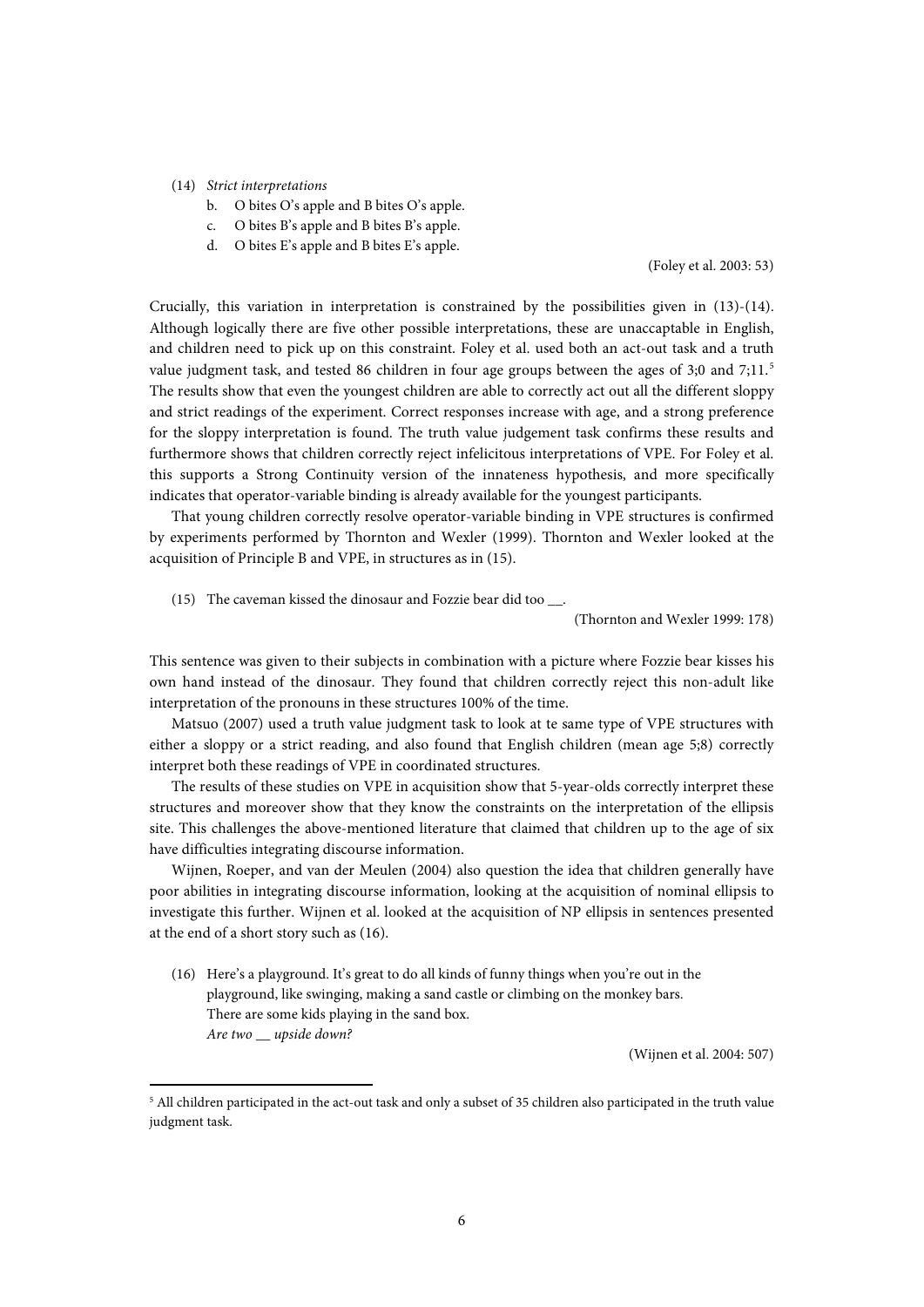They used a truth value judgment task and presented this story with three different pictures to see if children know how to reconstruct the final, elliptical sentence. In order to correctly interpret this sentence the whole NP *kids playing in the sandbox* needs to be filled in after *two*. The picture where two children outside of the sandbox are standing upside down should be rejected, and the results show that English 4-year-olds do this 74,4% of the time. While they do not respond at ceiling, this is a pretty good result and it shows that these children are quite capable of integrating the linguistic discourse, and can ignore the conflicting visual information. This conclusion does not support the claim that children until the age of six are not capable of discourse integration.

Goksun et al. (2007) extended these results on the acquisition of NPE to the acquisition of VPE. They argue that children first make use of pragmatic information in interpreting elliptical utterances. During the course of development they start to rely on linguistic information and only then behave adult-like with these structures. Goksun et al. furthermore argue that children first learn to deal with NPE and only later with VPE, which implies an acquisition path for ellipsis. However, to fully determine the acquisition path of elliptical structures we would need to know how children interpret other types of ellipsis than NPE and VPE, such as sluicing.

But, we know of only one study that looked at the acquisition of sluicing so far. This is a study by Wood (2009) who looked at the acquisition of sluicing in English. He also noted this gap in acquisition research and claims that looking at the acquisition of sluicing can open some doors, since this elliptical structure is cross-linguistically far more frequent than VPE. Looking at sluicing can thus provide interesting cross-linguistics comparisons. Wood performed a grammaticality judgment task looking at different degrees of semantic parallelism between the antecedent clause and the ellipsis site of sluicing in coordinated sentences. The five test conditions are given in (17)- (21).

- (17) *Structural antecedent*  Somebody is feeding the dog, but I don't know who.
- (18) *Semantic antecedent* The mouse is playing tennis, but it doesn't know how.
- (19) *Antecedent with no overt correlate* The boy is hiding, and I know where.
- (20) *No antecedent (ungrammatical)* \*The ball is bouncing, but I don't know who.
- (21) *Full structure not sluiced (control)* Somebody is painting a picture, but I don't know who is painting a picture.

(Wood 2009: 144)

Wood tested two groups of English speaking children, the youngest group ranged in age from 4;5- 5;5 and the older group had an age range from 6;8-7;8 years. In his experiment the children had to indicate whether or not the test sentences spoken by a puppet who wants to learn English were acceptable in English or not. His results show that the 16 children in the youngest age group did not accept the sluicing sentences as grammatical. They did reject the ungrammatical sluice 70% of the time, but on all the other types of sluicing sentences they gave at chance responses. Important to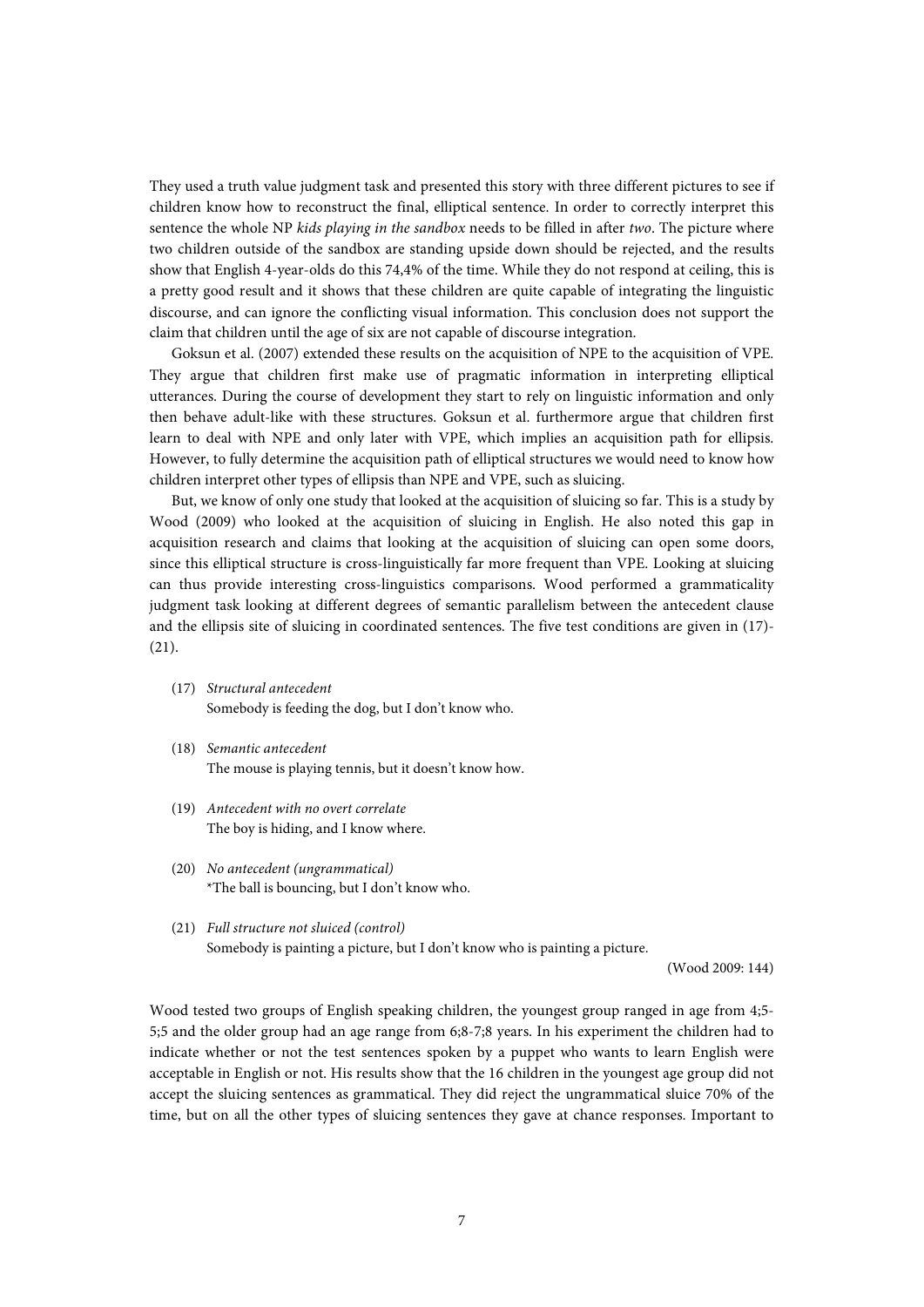note here is that the children also rejected the non-elliptical control sentence 35% of the time. The 18 children from the older age group responded adult-like and accepted both the sluicing sentences and the non-elliptical control items. Wood concludes from these results that the youngest children have a problem with sluicing. He argues they have not yet fully acquired the syntax of embedded questions, as evidenced by their problems with the non-elliptical control condition. Since the older children showed no problems at all, Wood further concludes that the acquisition of sluicing takes place between the ages of his youngest and oldest groups, thus around the age of six.

We find Wood's claim that the younger age group cannot cope with embedded questions remarkable in the light of other research that argues that embedded question are fully acquired by the age of 4 or earlier (Thornton and Crain 1994; Guasti 2001). This lead us to doubt Wood's methodology and therefore we decided to develop different tasks that test comprehension and production of sluicing. We employed our new tasks with Dutch preschoolers.

It is important to note that the interpretation of the ellipsis site for adults is very restricted. The sluicing sentence in (22) can only have the meaning of its non-elliptical counterpart in (23) and nothing else. Even though there might be another visually salient referent or logically available alternative action for the elided part of the second conjunct, the sluicing sentence in (22) can never be used to carry the meaning of the sentences in (24).

- (22) Someone is washing a car, but I can't see who.
- (23) Someone is washing a car, but I can't see who is washing a car.
- (24) a. Someone is washing a car, but I can't see who is driving a car.
	- b. Someone is washing a car, but I can't see who is washing a bike.

The ellipsis site can only be filled by the antecedent from the previous linguistic discourse. Our question is: at what age do children become sensitive to this restriction?

Wood's (2009) experiment was a grammaticality judgment task and did not test comprehension of sluicing sentences. Our study aims to extend the research described above on the acquisition of NPE and VPE in order to shed more light on the acquisition path for elliptical structures. It is the first study that investigates sluicing comprehension in children, and moreover compares comprehension to production. Because our study looks at the acquisition of Dutch it furthermore expands the acquisition data for ellipsis which has mostly been English up to this point. By answering the research questions in (25) we will also shed light on the more general question of how children deal with anaphora and discourse integration more in general.

- (25) *Research questions*
	- 1. Do Dutch preschool children comprehend sluicing sentences in an adult-like way, i.e., show the same restrictions in interpreting the ellipsis site?
	- 2. Do Dutch preschool children produce sluicing sentences in an adult-like way?

We hypothesize that children use the linguistic discourse to find the antecedent of anaphora (Thornton and Wexler 1999; Foley et al. 2003; Wijnen et al. 2004; Matsuo 2007), so we expect that they will also do this correctly in sluicing sentences, both in comprehension and production.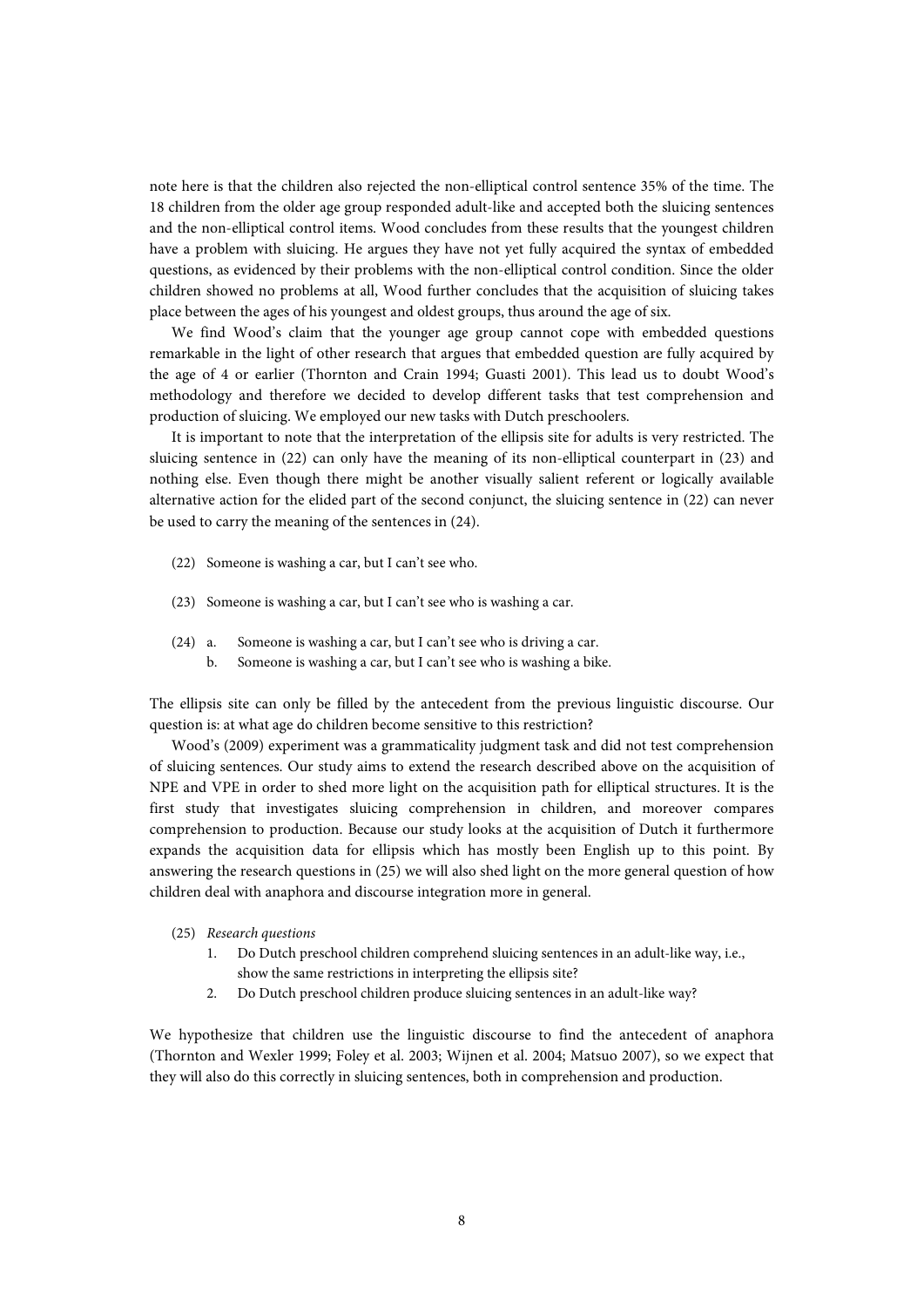### 3 Experiments

The only previous acquisition experiment that looked at sluicing was a grammaticality judgment task (Wood 2009). Comprehension of sluicing has never been tested in children. The goal of our study is to see if preschool children apply the same restrictions when they interpret the ellipsis site in sluicing sentences as adults, and produce sluicing sentences in an adult-like way. We developed a novel paradigm for testing comprehension and production, focusing on sluicing in coordinated sentences in Dutch of the type in (26).

(26) Iemand duwt een auto, maar ik zie niet wie. someone pushes a car but I see not who 'Someone is pushing a car, but I can't see who.'

All test items had this form and they all used the same question word *wie* 'who' as introducer of the sluice. Interpretation was tested with a picture-selection task and production with an elicitation task.

The sluicing items all involve embedding (*see* takes a complement clause) so we developed a pretest to make sure the participants could handle embedded structures. The pretest has the same setup as the comprehension experiment, so the first two items of the pretest effectively functioned as training items for the comprehension experiment. This way the pretest was used both to make sure the children understood the task as well as to make sure they could interpret simple embedded sentences.

Section 3.1 describes the participants and general procedure for both experiments. The specific methods, materials, and procedures for the comprehension and production experiment are given in sections 3.2 and 3.3 respectively.

### 3.1 Participants and general procedure

**.** 

We tested 30 Dutch children from a primary school in the city of Groningen.<sup>[6](#page-8-0)</sup> The children, 13 girls and 17 boys, all attended the second year of preschool ('groep 2' in the Dutch primary school system), and their age ranged from 4;9 to 6;1 years, with a mean of 5;4. This age range was chosen based on the previous research discussed above. All subjects participated in the pretest and in both the comprehension and the production experiment. The experiments were held in two sessions and took place in a quiet room at the children's school. All subjects first participated in the pretest and comprehension experiment, and did the production experiment in a second session. Both sessions lasted about 20 minutes, and all children were able to perform the tasks. There was always at least a day in between the two sessions, to prevent a strong priming effect from the comprehension experiment to the production experiment. The pretest and comprehension experiment were scored by the experimenter during the sessions. The responses from the production experiments were also audio-taped to check appropriate scoring. Next to the target group of 30 children 5 adult Dutch native speakers participated in both experiments to function as a control group. All the experiments and the scoring of the answers was performed by the same experimenter to ensure a consistent procedure.

<span id="page-8-0"></span><sup>6</sup> All children were monolingual Dutch speakers, except for 1 girl and 2 boys. One of the boys failed the pretest and was excluded from further analysis, the other two children performed in line with the rest of the subjects, so we saw no reason to exclude them.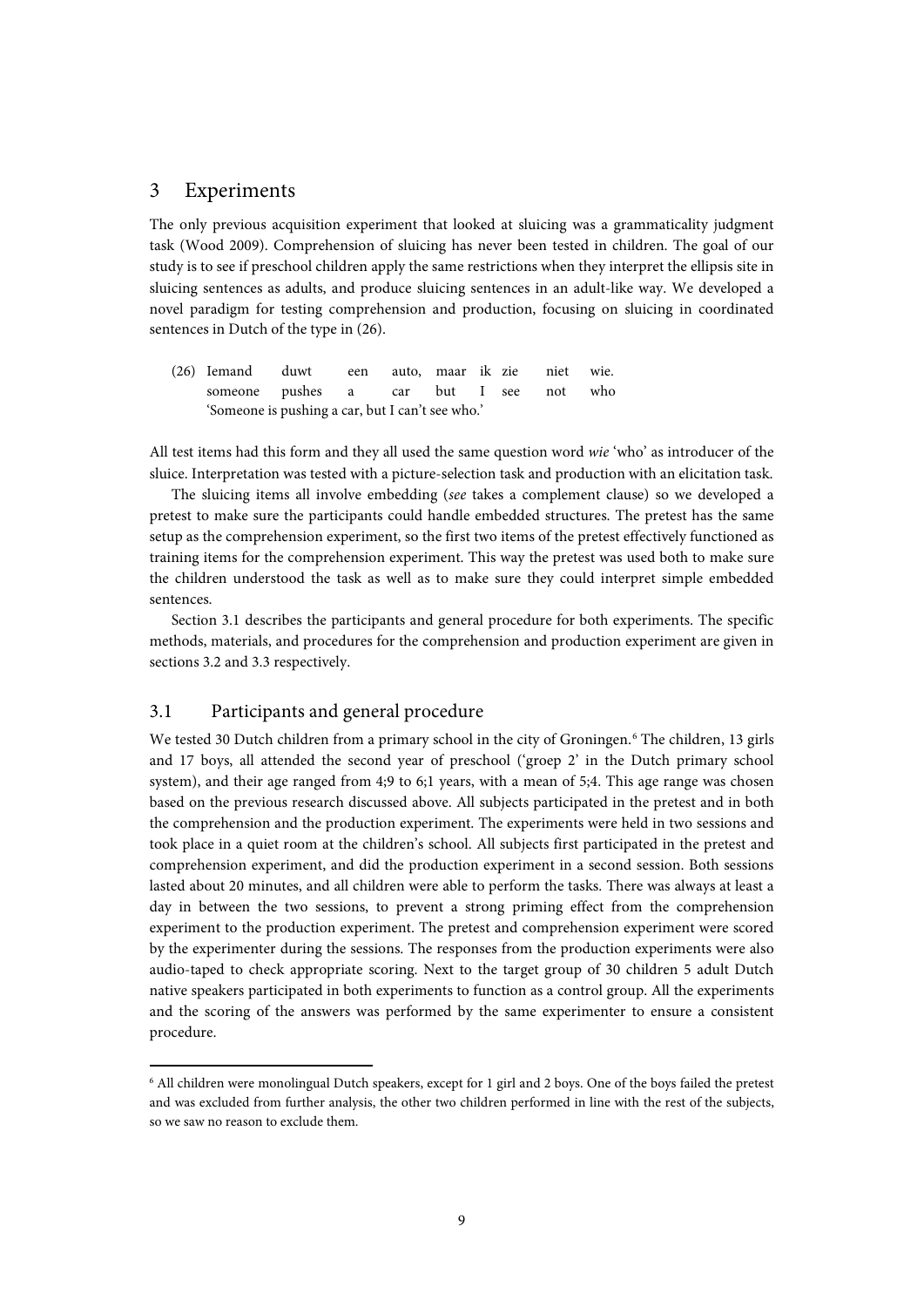### 3.2 Comprehension experiment

With the comprehension experiment we wanted to determine if preschool children have the same restrictions on interpretation of the ellipsis site as adults, so the distractor pictures are intended to test precisely this. The pictures that were used will be discussed in more detail after the introduction of the test sentences.

The comprehension experiment has a total of six different conditions, two of which are the crucial test conditions, four are control conditions. The test conditions are sluicing sentences either with negation (SluiceNeg) or without negation (SluicePos), examples are given in (27) and (28).

| (27) | <i>SluiceNeg</i>                                    |           |  |                               |        |      |      |
|------|-----------------------------------------------------|-----------|--|-------------------------------|--------|------|------|
|      | Iemand                                              |           |  | tekent een bloem, maar ik zie |        | niet | wie. |
|      | someone                                             |           |  | draws a flower but I see      |        | not  | who  |
|      | 'Someone is drawing a flower, but I can't see who.' |           |  |                               |        |      |      |
| (28) | <i>SluicePos</i>                                    |           |  |                               |        |      |      |
|      | <b>Iemand</b>                                       | trekt een |  | boot en                       | ik zie | wie. |      |
|      | someone                                             | pulls a   |  | boat and I                    | see    | who  |      |

'Someone is pulling a boat and I can see who.'

The distinction between negated and non-negated sentences was made to bring some variation in the test items and in the pictures that accompany them. We did not expect negation to influence the results of the comprehension experiment.

For all the items of the pretest and the comprehension experiment a set of four pictures was created. The pictures showed either a man or a woman performing an action with an inanimate object. Figure 1 displays an example of a picture set used for one of the negated test sentences, and Figure 2 shows a picture set used for one of the non-negated test sentences. The blue squares that cover the subject in some of the pictures represent a paper 'door' that was attached to the picture sheet. This door could be folded back by the children to uncover the subject in question.



*Figure 1 – Set of pictures for negated test item, (27): 'Someone is drawing a flower, but I can't see who'.*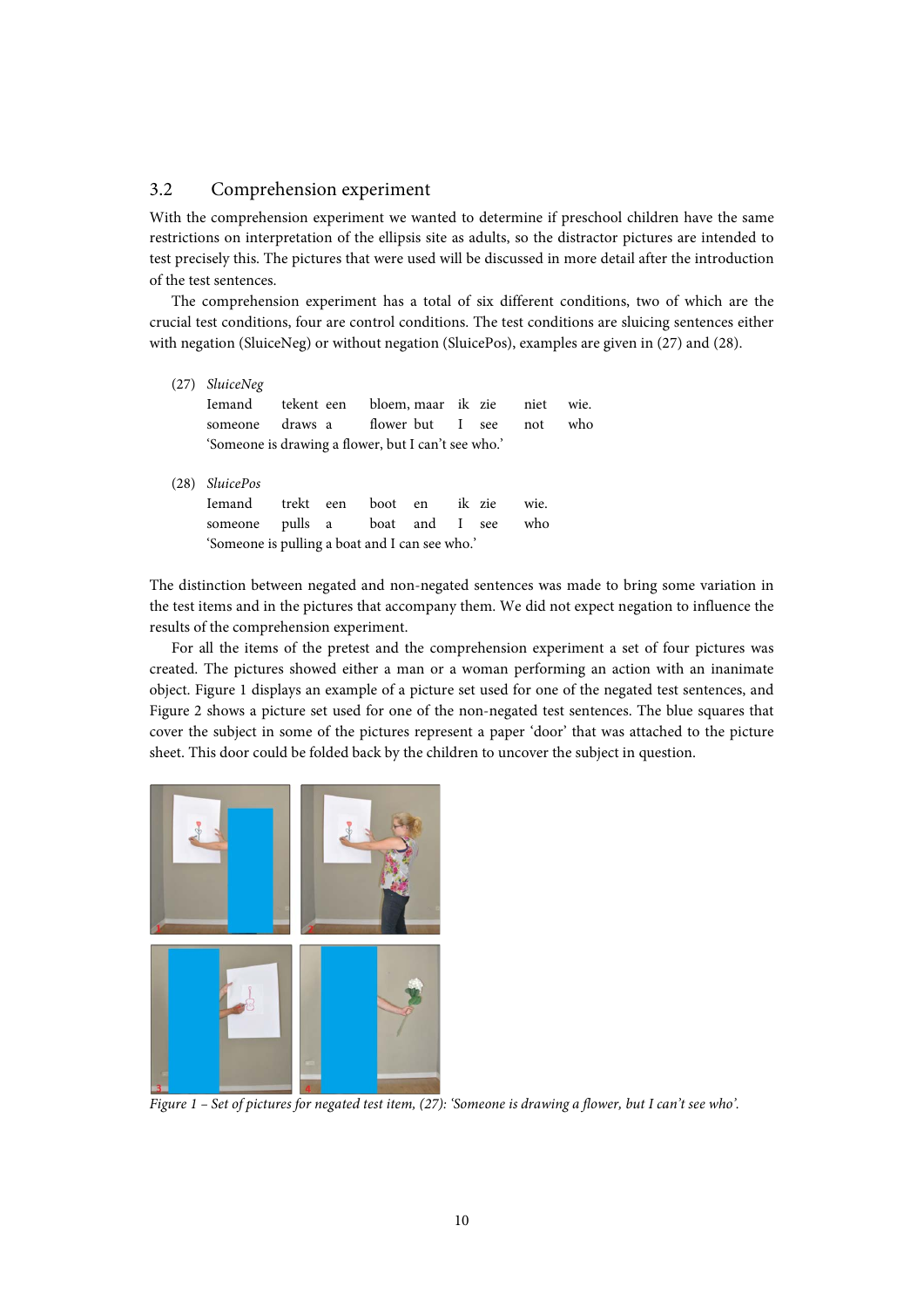

*Figure 2 – Set of pictures for non-negated test item, (28): 'Someone is pulling a boat and I can see who'.*

In Figures 1 and 2, picture 1 is the target picture, picture 2 is a control picture, and pictures 3 and 4 are distractor pictures. The function of the control picture is to make sure the children not only listen to the first part of the test sentence, but have to wait till they hear the second conjunct. If they only listened to the first conjunct, both picture 1 and 2 would be accurate, because picture 2 contains the same action and object as picture 1, the only difference is the absence or presence of a door. Picture 3 shows the same action, but with a different object and picture 4 shows the same object, but with a different action than the target picture. Pictures 3 and 4 represent situations that are not compatible with the sluicing interpretations in adult grammars. However, if children allow a less restricted, non-adult like interpretation of the ellipsis site, these situations might be a valid option for the children.

The pictures show a minimal amount of variation and there are no other items or persons portrayed in the background that could distract from the crucial scenes. On half of the pictures the subject appeared on the right of the object, and on the other half it appeared on the left. The four pictures were printed on an A4-size sheet of paper, and the pictures were randomly distributed across the sheet, to make sure no preference for a locus on the picture sheet could interfere with the results.

The first set of control items consists of the non-elliptical counterparts of the sluicing items (CounterNeg and CounterPos), see (29) and (30). These conditions were added to be able to see if the children interpret sluicing sentences in the same way as non-elliptical sentences. At the same time, these items were used to possibly exclude children who had not understood the task. The final set of control items consisted of regular coordinated sentences in the same form as the non-elliptical counterparts of the sluicing sentences, but in these sentences the second conjunct of the sentence contained either a different object (CoordObj) or a different action (CoordAct), see (31) and (32). These control items were added to make sure the children kept paying attention to the end of the test sentences.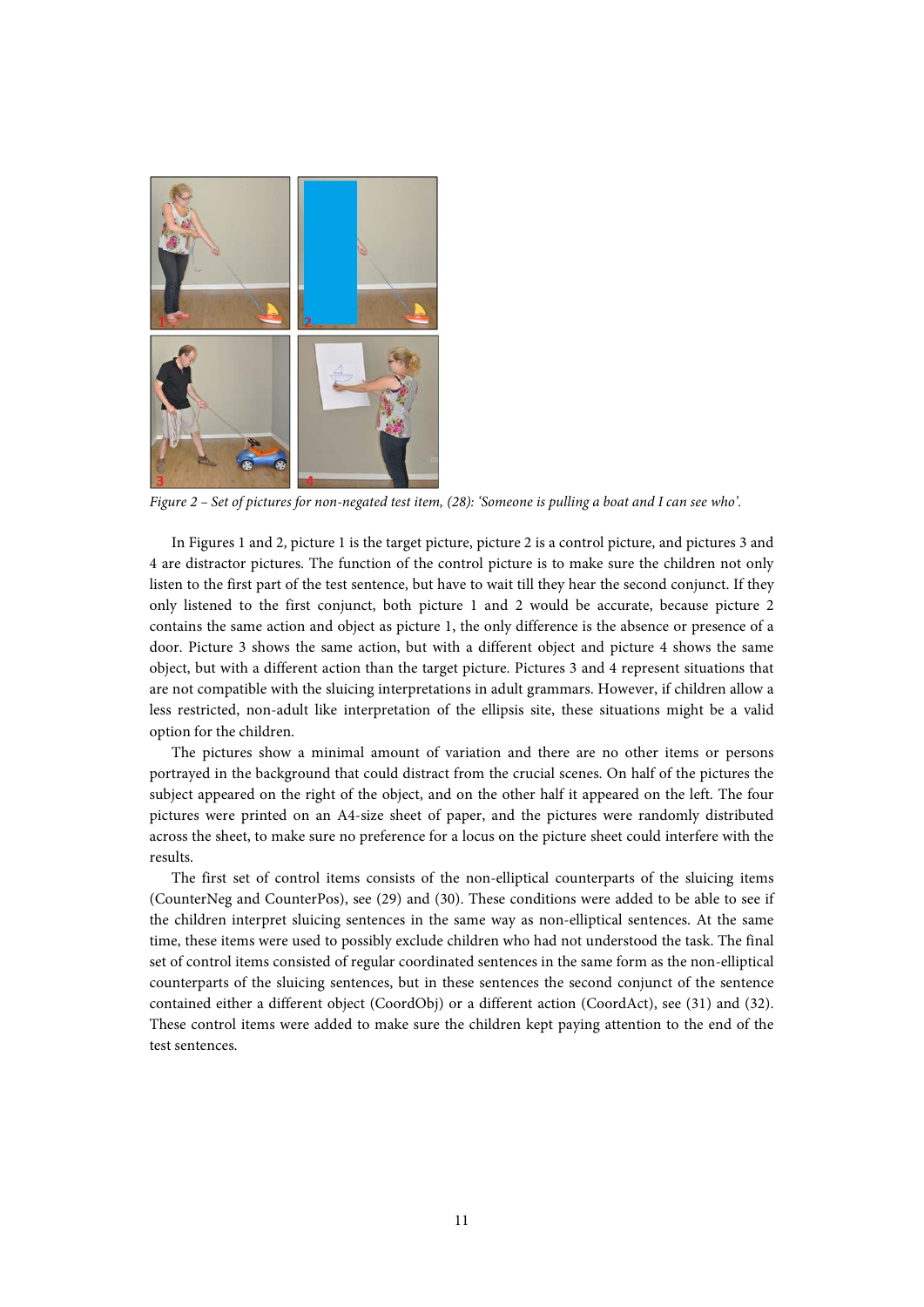#### (29) *CounterNeg*

Iemand trekt een koffer, maar ik zie niet wie een koffer trekt. someone pulls a suitcase but I see not who a suitcase pulls 'Someone is pulling a suitcase, but I can't see who is pulling a suitcase.'

#### (30) *CounterPos*

Iemand tekent een gitaar en ik zie wie een gitaar tekent. someone draws a guitar and I see who a guitar draws 'Someone is drawing a guitar and I see who is drawing a guitar.'

(31) *CoordObj*

Iemand leest een tijdschrift, maar ik zie niet wie een kaart leest. someone reads a magazine but I see not who a card reads 'Someone is reading a magazine, but I can't see who is reading a card.'

(32) *CoordAct*

Iemand pakt een koffer in, maar ik zie niet wie een koffer openmaakt. someone packs a suitcase in but I see not who a suitcase opens 'Someone is packing a suitcase, but I can't see who is opening a suitcase.'

A total of eight transitive verbs was selected, based on the following criteria: they occur frequently in child language, are easily depictable in photos, and possible to combine with several, good recognizable objects. These eight verbs all occurred in the two sluicing conditions, resulting in 16 test items. To restrict the number of items to a testable amount, the four control conditions all occurred with two of the eight verbs, resulting in a total number of eight control items. To make sure there was enough variation in the pictures each verb was combined with several different objects. The verbs used in the items are listed in (33).

(33) trekken (*pull*), duwen (*push*), tekenen (*draw*), snijden (*cut*), vasthouden (*hold*), lezen (*read*), openmaken (*open*), wassen (*wash*)

The pretest was set up in the same way as the comprehension experiment. The goal of the pretest was to see if children were able to interpret simple embedded questions, to make sure they had no trouble with the complex structure of the second conjunct of the sluicing sentences. To make the pretest items compatible with the pictures used in the comprehension task the same eight verbs were used, and the embedded sentences also occurred either with or without negation. See (34) and (35) for examples of the pretest items in both conditions. Every verb occurred once in the pretest, resulting in eight pretest items, four of which included negation. The first two items were training items, where the children received positive or negative feedback to make sure they understood the task. The pretest had six items in total.

(34) *PrePos*

Ik zie wie een bord wast. I see who a plate washes 'I can see who is washing a plate.'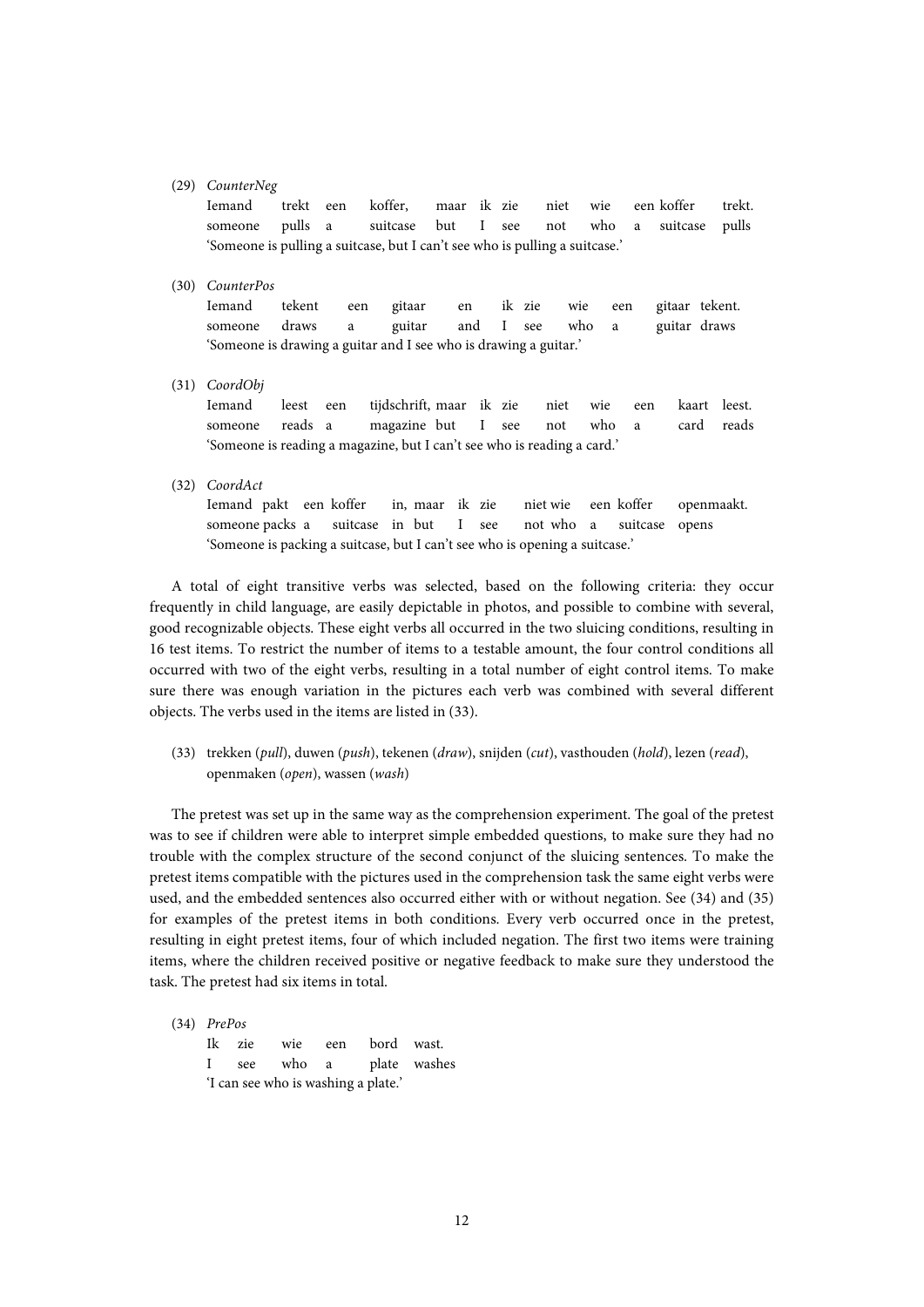| $(35)$ PreNeg                          |  |  |  |  |                                    |  |  |
|----------------------------------------|--|--|--|--|------------------------------------|--|--|
|                                        |  |  |  |  | Ik zie niet wie een wortel snijdt. |  |  |
|                                        |  |  |  |  | I see not who a carrot cuts        |  |  |
| 'I can't see who is cutting a carrot.' |  |  |  |  |                                    |  |  |

The procedure for pretest and comprehension experiment was the same. The task was introduced to the children by telling them they would participate in a game with pictures, and that sometimes part of a picture was covered up with a small door. This was illustrated with one picture with a door on it, so the children would be familiar with this part of the experiment. The children were told that the game would have a lot more pictures and that their task was to choose the right picture. At this point a hand puppet was introduced to the children. The experimenter told the children that the puppet wanted to participate in the game: the puppet would say something about the pictures and ask the children to help choose the correct picture. Now the practice would begin and the experimenter introduced the set of four pictures for the first time. The instruction used for all the items of the pretest and comprehension experiment is given in (36).

(36) "Here are the pictures, now listen closely to the puppet." - Puppet says test item - "Where should the puppet look?"

During the training the children were corrected if they chose the control or distractor pictures and positive feedback was given for the target answer. After two practice items, all the children were told they were very good at helping the puppet, and that now the game would really begin. During the experiment no more positive or negative feedback was given, just a neutral confirmation of the child's choice. After the child pointed to a specific picture, the puppet had a closer look at that picture and thanked the child for helping him.

### 3.3 Production experiment

For the production experiment we developed an elicitation task with the goal of eliciting the second half of a coordinated sluicing sentence of the type used in the comprehension experiment. With this experiment we wanted to find out if children are able to produce sluicing sentences, and with the setup of the experiment we could also test if they preferred to use elliptical sentences over full nonelliptical counterparts.

To get children to produce sluicing sentences is not easy, but we believe the experiment we developed served the task well. The production experiment was modeled after the sentences used in the comprehension experiment, specifically the sluicing sentences with negation, i.e. where the agent cannot be seen. To produce a sentence in the form of 'yes, but I can't see who' is quite natural in a context where someone expects the child to see who is performing the action and the child needs to correct that assumption ('I can't see who'). We created this context in the form of a card game: the children were expected to tell the experimenter who is doing what on the picture cards. In every round of the game, the children were given three pictures, and asked three questions, all relating to one of the pictures. The third question was the critical one targeting a sluicing sentence. Example pictures and accompanying questions with the target answers are given in Figure 3 and (37)-(39).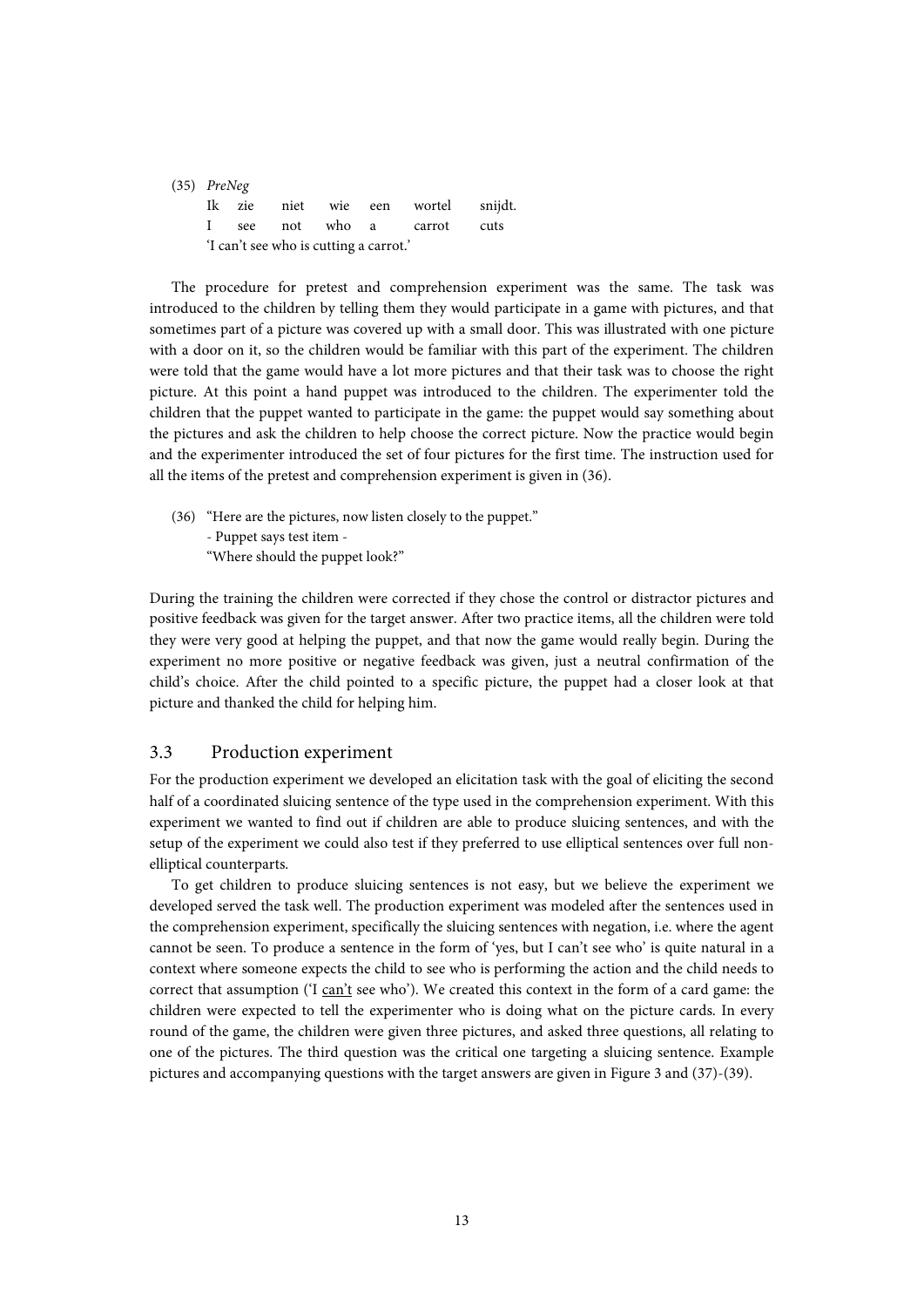

*Figure 3 – Set of pictures for one item of the production experiment. The third picture is the critical one targeting a sluicing response.*

| (37) | Is er iemand gitaar aan het spelen?<br>'Is someone playing the guitar?'            | Target answer: | Ja, een mevrouw.<br>'Yes, a woman.'                      |
|------|------------------------------------------------------------------------------------|----------------|----------------------------------------------------------|
|      | (38) Is er iemand een plant water aan het geven?<br>'Is someone watering a plant?' | Target answer: | Ja, een meneer.<br>'Yes, a man.'                         |
| (39) | Is er iemand een bootje aan het trekken?<br>'Is someone pulling a boat?'           | Target answer: | Ja, maar ik zie niet wie.<br>'Yes, but I can't see who.' |

The first two questions are about the pictures where the agents are visible and these function to create a context where the child is able to give an answer and tell the experimenter who is doing what. These two questions always preceded the critical question about the third picture, which was intended to elicit a sluicing sentence, because this time the agent was hidden behind a curtain and the child could not tell who was performing the action.<sup>[7](#page-13-0)</sup>

For the critical items the eight verbs of the comprehension experiment were used, resulting in eight test items.

At the beginning of the experiment, the children were told that they would participate in another game (they all already participated in the comprehension experiment prior to participating in the production experiment), and that in this game they were the ones to say something about the pictures, just as the puppet had done in the previous game. In the previous game the puppet would sometimes say that he could see something, but he also sometimes said that he could not see something.<sup>[8](#page-13-1)</sup> Then the experiment was introduced as a card game ('kwartet' in Dutch) and practice cards were shown to the children. The experimenter told the children that in the actual game the children were to hold the cards so that the experimenter could not see them. However, the experimenter wanted to know what was on the card, so the child should tell the experimenter who was doing something on the cards.

**.** 

<span id="page-13-0"></span><sup>7</sup> It was brought to our attention by Marlies Kluck that the answers to the filler questions, (37) and (38), are considered to be elliptical sentences by some of the ellipsis literature. These structures are called fragment answers in the literature and are sometimes argued to be a form of sluicing too (Merchant 2004).

<span id="page-13-1"></span><sup>&</sup>lt;sup>8</sup> The fact that the puppet said that he could not see something proved to be important for the children. In trial runs of the production experiment it became clear that children at this age do not like to admit they cannot see something, and without this specific instruction they would instead guess whether it was a man or a woman standing behind the curtain.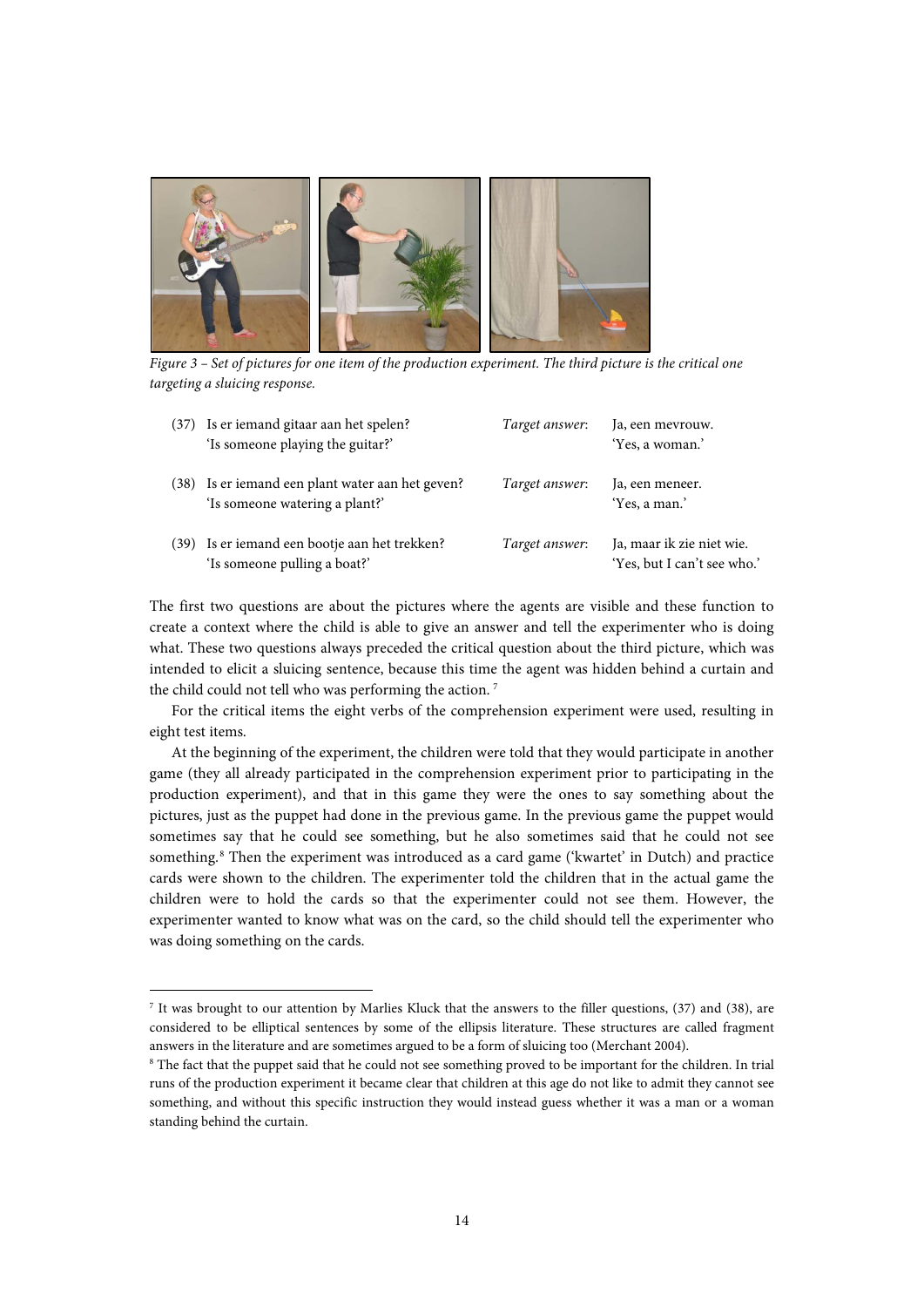With a practice item the children were specifically trained to answer the two filler questions in the way displayed in (37) and (38) instead of only with 'yes'. It is only in this way that the sluicing answer to the third question comes naturally.The experimenter asked one of the filler questions and let the child answer spontaneously, then correcting the answer to 'yes, a man/woman'. This was practiced until the children got it (usually after two or three practice questions). Then the picture with the curtain covering the agent was introduced and the experimenter told the child what he should answer to a question about such a picture in the following way:

(40) "If you see a picture like this, where you cannot see the person, and I ask the question 'is someone pulling a boat?', you can answer by saying: 'yes, but I cannot see who is pulling a boat.' Can you repeat this answer?"

This was practiced by the children, and they all repeated this full non-elliptical answer to the critical question. Note that this practice item does not involve a sluice, but the full non-elliptical answer, so no sluices were trained. After the practice items the experiment started. If the children forgot to answer the filler questions as practiced the experimenter would remind them to answer in the way of (37) or (38), but no extra feedback was given on the critical questions.

## 4 Results

**.** 

Everyone in the adult control group responded at ceiling on the comprehension task and produced mainly sluices in the production task.<sup>[9](#page-14-0)</sup> After analyzing the results from the pretest, 5 children were excluded from analysis because they had made two or more mistakes with the embedded wh-questions.<sup>[10](#page-14-1)</sup> In the following sections the results from the comprehension and production experiment are discussed, using the data of the 25 children who passed the pretest. The age of this group ranged from 4;9 to 6;1, with a mean age of 5;5.

### 4.1 Results comprehension experiment

In the comprehension task, the possible answers were: the target picture, the control picture with the same action and object, the picture with a different object, and the picture with a different action. Figure 4 shows the picture choices per condition.

<span id="page-14-0"></span><sup>&</sup>lt;sup>9</sup> The adult data for the production task made it very evident how natural it was to use sluicing sentences instead of the full counterparts in this experiment. The children were trained to answer with a non-elliptical sentence to the critical question, and the same introduction was given to the adults. However, when presenting adults with this non-elliptical answer they all immediately commented that it would be unnatural for them to use, and that they would rather give the sluiced version.

<span id="page-14-1"></span><sup>&</sup>lt;sup>10</sup> The other exclusion criterion was 2 or more mistakes on the full counterpart control items, but this did not occur in the data.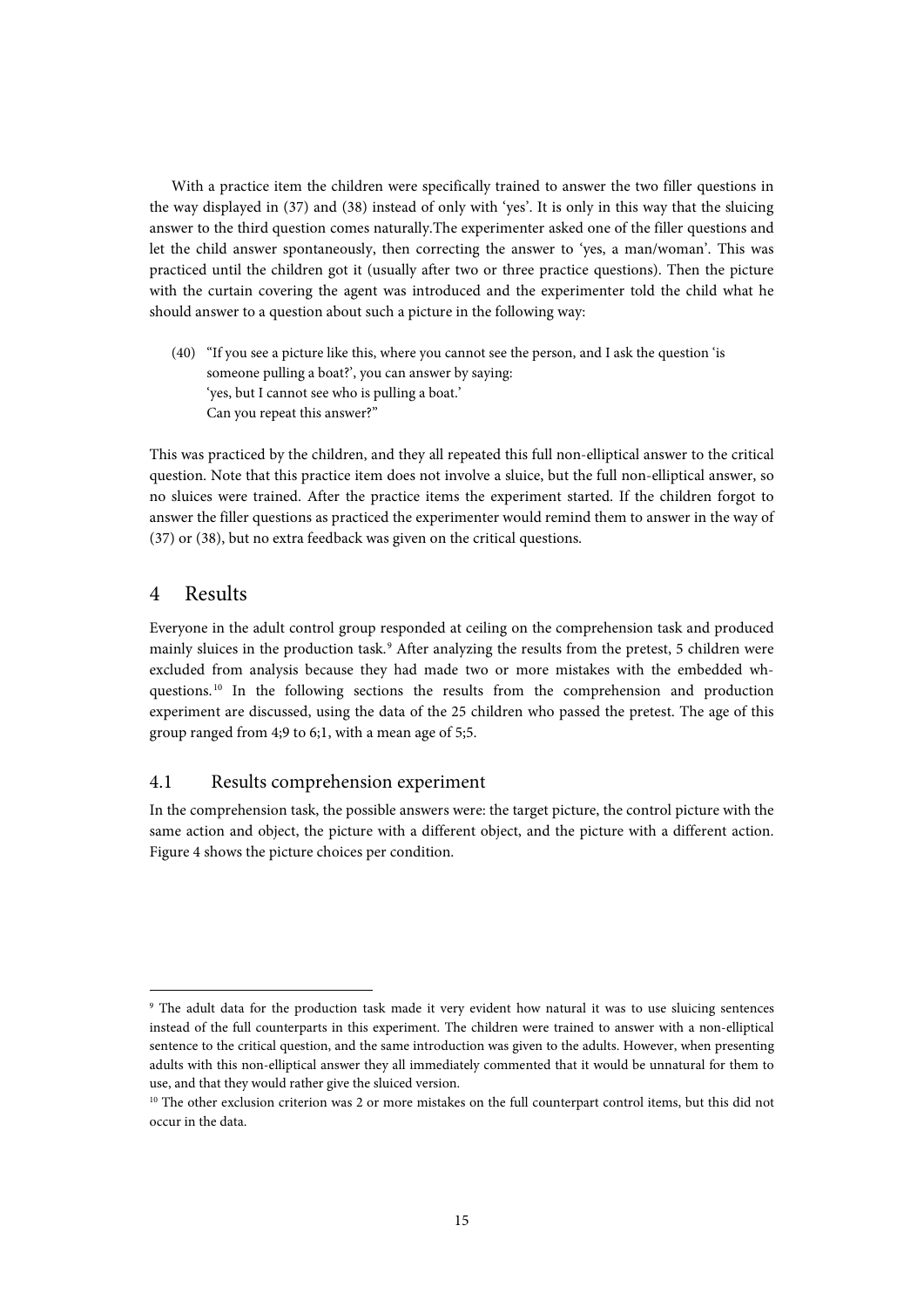

*Figure 4 – Overall results of the comprehension experiment. Represented here is the proportion (y-axis) of answer type per condition (x-axis).* 

The results reveal an unambiguous picture: averaging over all conditions, 90% of the answers are target answers. When we specifically look at the test conditions, namely SluiceNeg and SluicePos, we see that the children respond near ceiling, choosing the target picture 94% of the time. When we look at the first set of control items, the full counterparts of the sluicing sentences (CounterNeg and CounterPos), we see the same near-ceiling pattern (96% of target). There is no difference in how children respond to the sluicing sentences and the non-elliptical sentences. Whether an item included negation (SluicNeg and CounterNeg) or not (SluicePos and CounterPos) also had no effect on the results, as was expected. Looking at the other control items, the coordinated sentences without ellipsis (CoordObj and CoordAct), we see that the children performed slightly worse by giving target answers only 81% of the time. This was due to experimental factors. The control group of adults pointed out that for these control items, the pictures did not match the test sentences as well as the rest of the material, because these test sentences contained two agents both performing their own action, while all pictures only contained one agent. Because these control items are not important for any conclusions made in this paper, we leave these results out of the discussion.

Looking at the subjects or items individually gave no extra interesting results. No outliers were found in the data. The overall results are clear: all the children responded near or at ceiling.

### 4.2 Results production experiment

To analyze the results of the production experiment all the 200 responses to the critical question were categorized in five different types, as illustrated in (41)-(45). All the given answers could be categorized into these categories, where the groups labeled 'other answer' and 'evasive answer' contain answers of various constructions. The results of the production task are shown in Figure 5.

(41) *Sluice*

Ja, maar ik zie niet wie. 'Yes, but I can't see who.'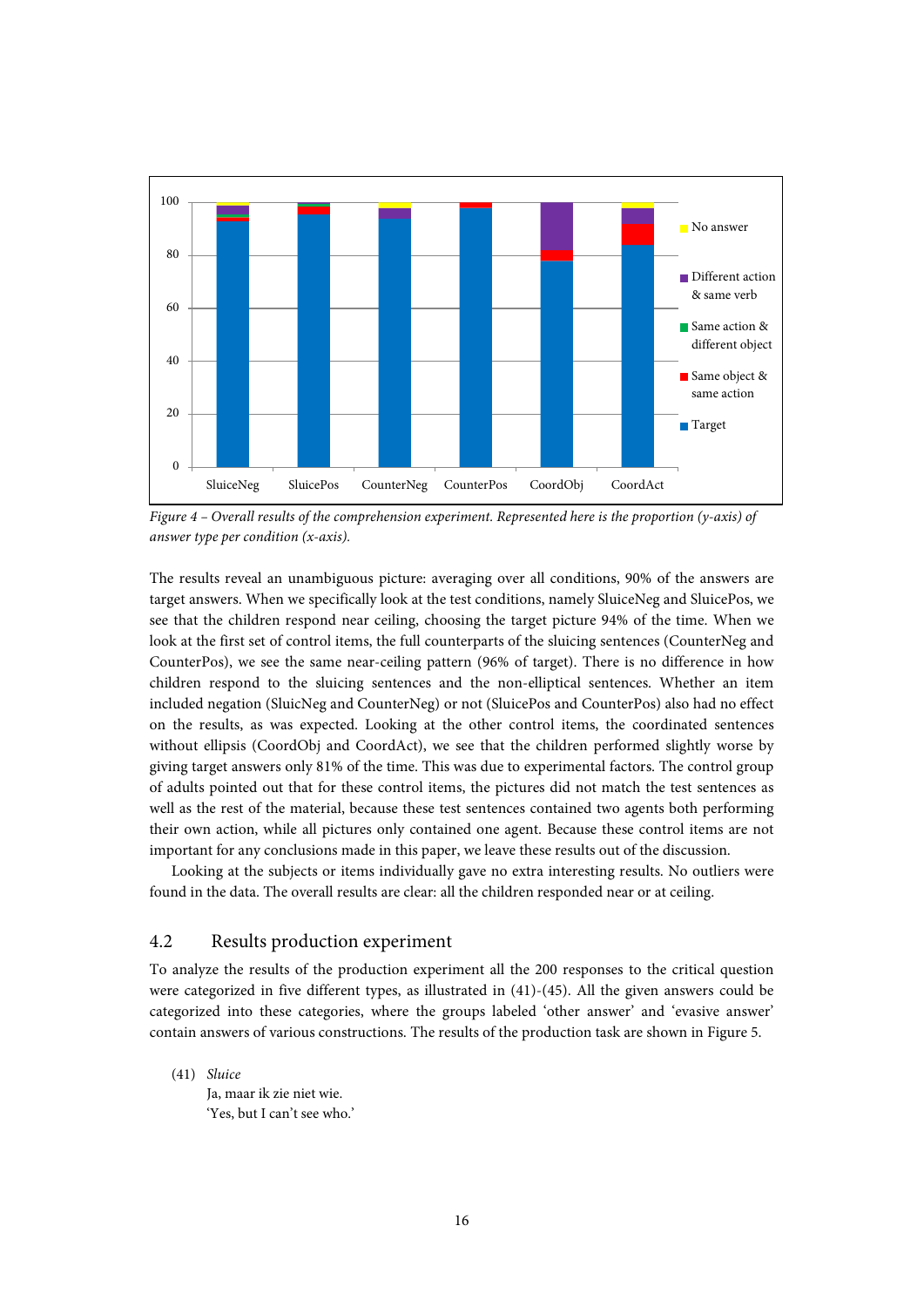- (42) *Full counterpart* Ja, maar ik zie niet wie een boot trekt. 'Yes, but I can't see who is pulling a boat.'
- (43) *Cleft construction* Ja, maar ik zie niet wie het is. 'Yes, but I can't see who it is.'
- (44) *Other answer* Ja, maar ik zie hem niet. 'Yes, but I cannot see him.'
- (45) *Evasive answer* Ik denk een jongen. 'I think a boy.'



*Figure 5 – Overall results of the production experiment. Represented here is the proportion of answers (yaxis) per type of answer (x-axis).*

The results are quite clear: the majority of the answers were sluicing sentences. The goal of the task was to see if 5-year-old children are able to produce sluicing sentences, and we can clearly see in Figure 5 that they are: 63% of all answers consisted of sluices. All the other responses that were given, were also valid responses to the question and they have been categorized into four groups, see (42)-(45). The first option is the non-elliptical full counterpart of the sluicing sentence, see (42). This was the model used in the training session and 13% of the answers involved this construction. The second answer type is the cleft construction in (43). Although this cleft construction is only given in 3,5% of the cases, it is nevertheless interesting that the children produced this in light of the discussion about the underlying structure of the ellipsis site, which is sometimes argued to be a cleft structure. The other two categories of answers consist of a mixed set of answers given by the children, either telling in another way that they could not see who was performing the action, see (44), or giving an 'evasive' answer, for example by guessing who was behind the curtain, see (45).

Looking at the children individually we found that 5 of the 25 children did not produce any sluices. We cannot conclude that this is because they cannot produce them, since the other answer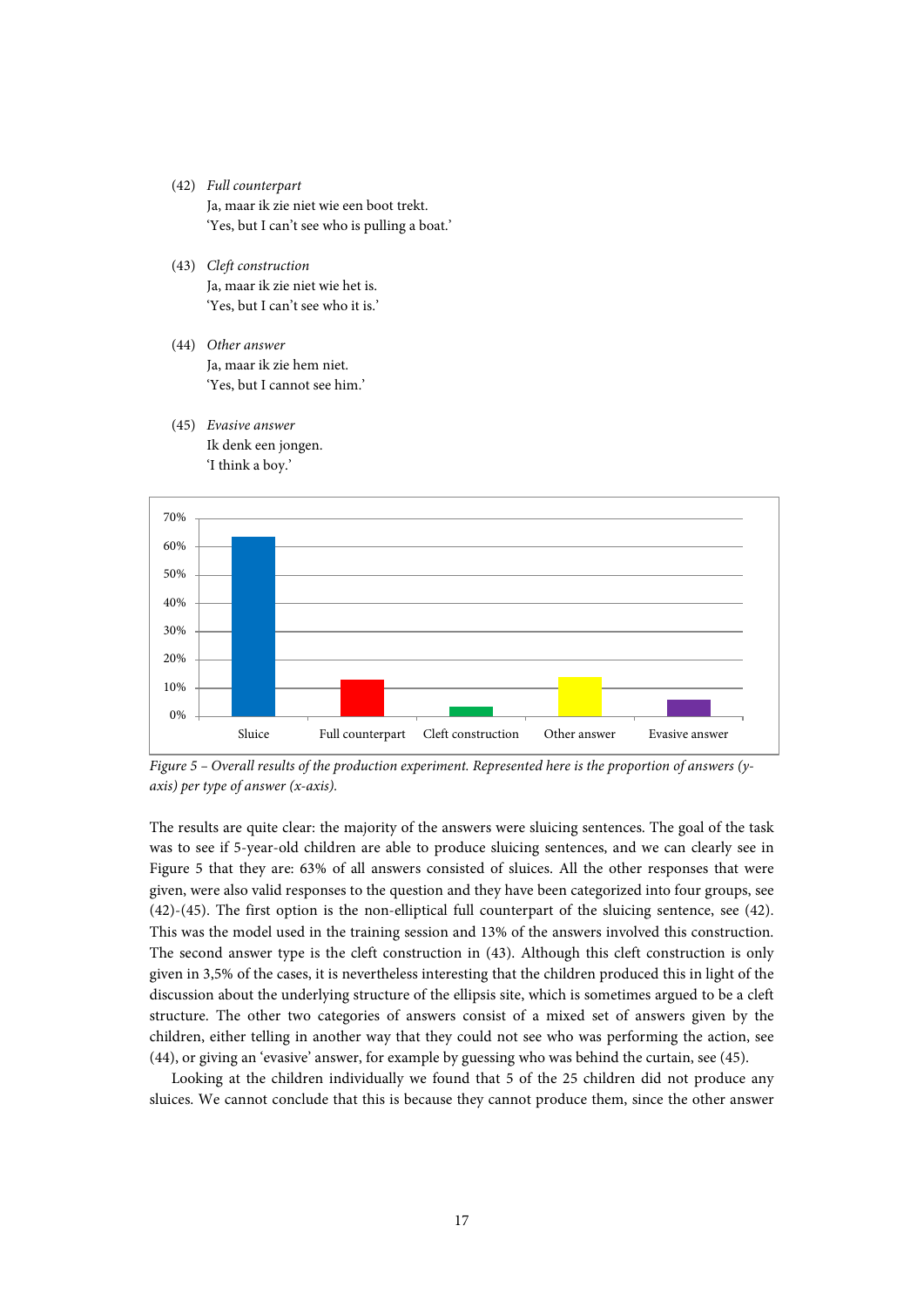possibilities are of course valid ways of responding to the questions. Important is that none of the children produced illicit elliptical sentences. They only produced adult-like sluicing sentences or gave other valid responses.

# 5 Discussion and conclusion

The results of the comprehension and production experiment give a clear picture: Dutch children with an average age of 5;5 comprehend sluices in an adult-like way, and they are also able to produce sluicing sentences correctly. In the adult grammar the directly preceding linguistic discourse (the first conjunct of the coordinated sluicing sentences) serves as antecedent to recover the meaning of the ellipsis site in a sluicing sentence. The comprehension experiment was developed to see if children obey this same restriction when they interpret sluicing sentences or whether they are more liberal, allowing partial recovery of the preceding antecedent (by choosing same verb with different object, or different verb with same object pictures). Our results strongly indicate that children are as restricted as adults. The fact that all children responded at ceiling indicates that they strongly prefer an adult-like interpretation of the sluicing sentences above the other options presented in the distractor pictures. The non-target answers in the comprehension experiment visually provided other objects and actions that could in principle have been used to fill the ellipsis site, but they understood perfectly well that they were not supposed to do that.

The production results are also quite striking, because they show that the children really preferred to produce sluicing sentences over full non-elliptical counterparts. In the training session of the production experiment the children were told to give the full answer: "yes, but I can't see who is pulling a boat." This is the non-elliptical counterpart of the sluicing sentence we tried to elicit, and during the training session all the children repeated this sentence. The fact that most of them proceeded to answer the test items with sluices indicates that they believe (subconsciously of course) an elliptical sentence is better suited as an answer in this context. This corresponds to the responses received from the adult control group who immediately commented that they could produce the non-elliptical sentence, but that it would be quite unnatural for them to do so.

Connecting the results found in our study to the results found in previous work on other types of ellipsis, we see that studies on VPE and NPE found that children are quite proficient in interpreting and producing elliptical structures (Thornton and Wexler 1999; Matsuo and Duffield 2001; Foley et al. 2003; Wijnen et al. 2004; Goksun et al. 2007). While our data is thus in line with these studies, it goes against the results found by Wood (2009) for sluicing in English children. Using a grammaticality judgment task, he found that his youngest age group, with an age range similar to ours of 4;5-5;5, did not accept sluicing sentences as grammatical. But, as discussed previously, his methodology does not test comprehension of sluicing sentences, but tries to elicit meta-linguistic knowledge. The task is rather artificial, and it is not clear that children at this age are capable of showing such knowledge. Our task on the other hand tests interpretation and production in a natural and playful way, because the experiments resemble children's games. Based on the children's poor results on non-elliptical control items, see (46), Wood concluded that children at this age have trouble with sluicing, because they have not yet acquired question embedding in non-elliptical sentences.

(46) Somebody is painting a picture, but I don't know who is painting a picture.

(Wood 2009: 144)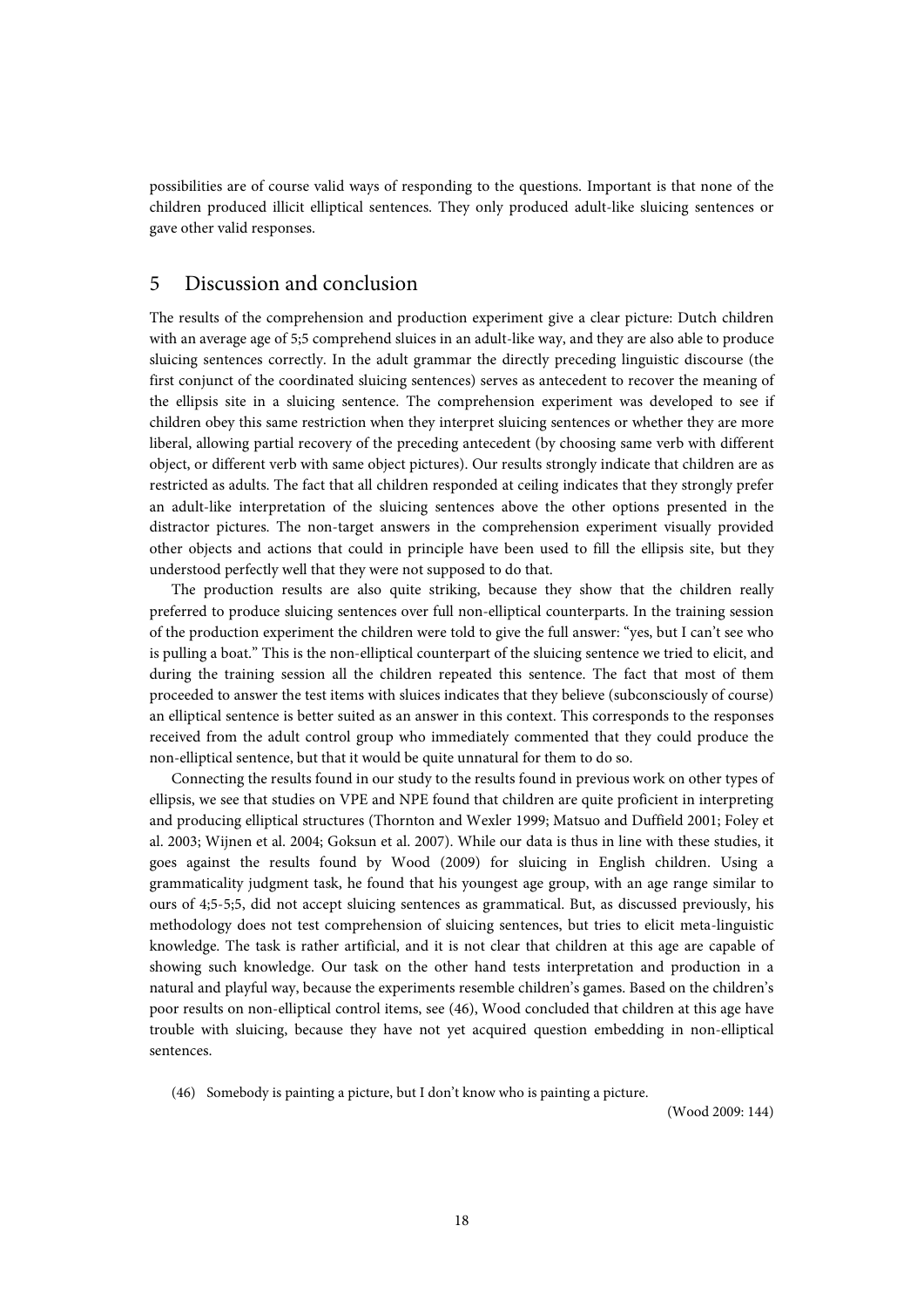However, our pretest with embedded questions of the type in (47), showed that almost all children at this age are capable of interpreting embedded questions, questioning Wood's conclusion even more.

(47) Ik zie wie een bord wast. 'I see who washes a plate.'

As discussed in section 2 a number of studies on discourse integration outside of elliptical structures casted doubt on the idea that children up to the age of six are capable of integrating discourse information (Karmiloff-Smith 1980; Hoekstra and Hyams 1998; Kramer 2000; Schaeffer 2000). Our results show that children under the age of six are quite capable of giving precedence to the verbal discourse context instead of visual information when interpreting this type of anaphora, the reconstruction of the ellipsis site in a sluicing sentence. Based on the results of studies on other types of ellipsis, such as NPE and VPE, that also found that children around the age of 4 use the verbal discourse in resolving the ellipsis site, we hypothesized that children would also do this with the ellipsis site in sluicing sentences, and that is precisely what we have found.

The question that comes up next is what do younger children do? This is something future research should look into; with the experimental paradigms we developed this can now be done. During the sessions with the children it became clear they had no trouble with the experimental method and we believe children from the age of 3;5 can be tested with these materials. When we know at what age children begin to understand and produce sluicing sentences, we can further determine the acquisition path for ellipsis by including sluicing next to NPE and VPE. This acquisition path for ellipsis represents the results found by Goksun et al. (2007) showing that children first acquire NPE and then VPE. Looking at how much structure is elided in these ellipsis types we expect sluicing to be acquired later than VPE.

Our method showed that children prefer an adult-like interpretation of sluicing sentences, but it cannot show that they would never allow a non-adult like interpretation. A follow-up experiment could use the same test sentences and pictures, but then in a truth value judgment paradigm. By presenting the children with one of the distractor pictures of Figure 1 or 2 and seeing if they accept a sluicing sentence for such a picture, we can tell if they are also able to reject non-target interpretations.

Other interesting points for future research include testing sluicing in other languages, and looking at different sluicing structures. By looking at different types of sluicing, for example sentences were an adverb is included in the antecedent clause, see (48), we can determine more precisely how much structure is reconstructed by children.

(48) Someone is reading a book out loud, but I can't see who.

Do children behave adult-like and reconstruct the entire antecedent including the adverbial phrase 'out loud', or do they (at first) reconstruct only the verb and its object?

In section 1 four different theoretical analyses of sluicing and ellipsis were discussed, see (4)-(7). Numerous arguments for all four of these approaches have been put forward in the literature. At this stage, it was not our goal to distinguish between these analyses with our experimental data, but this is an interesting angle for follow-up experiments. If the underlying structure of an ellipsis site in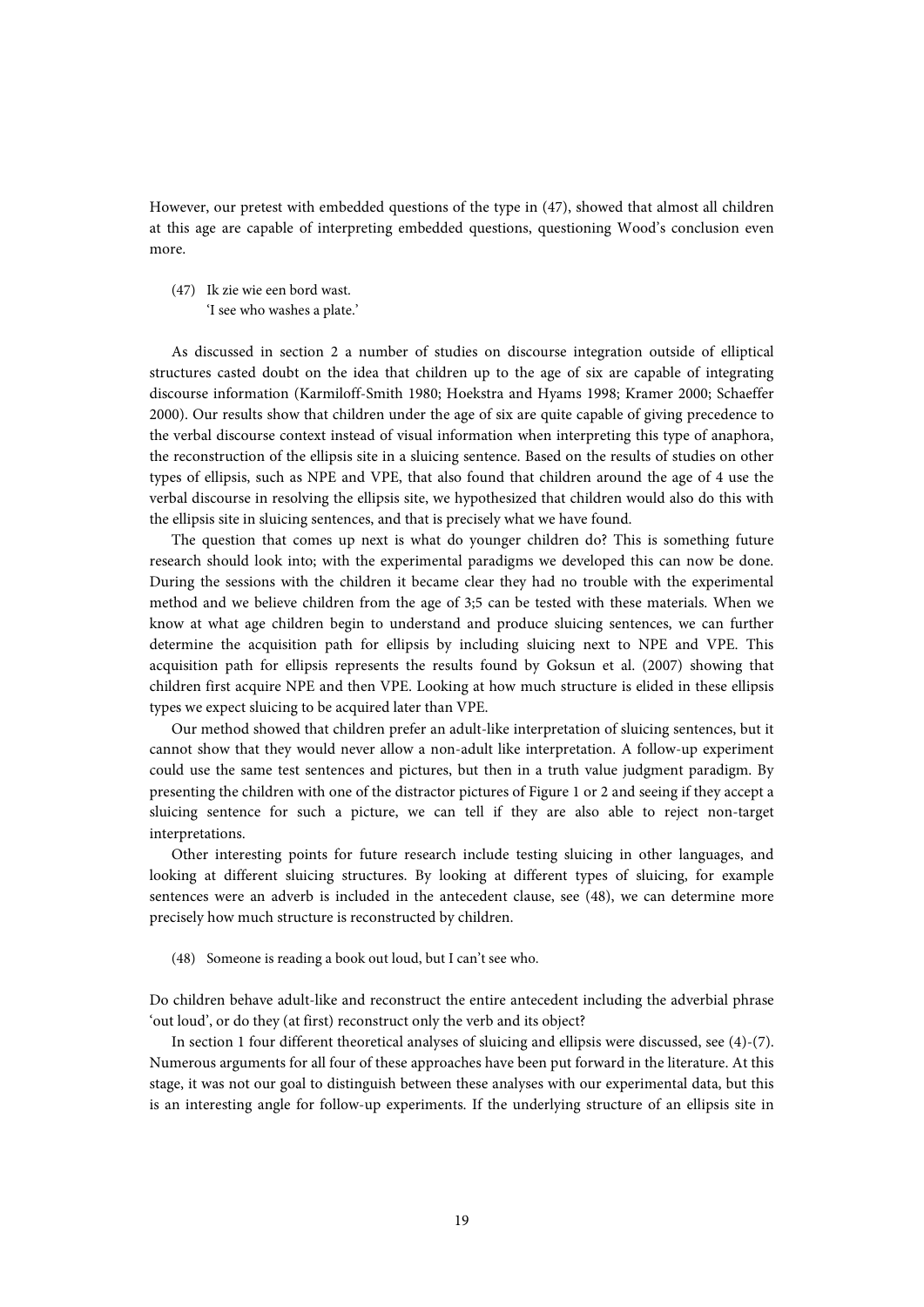sluicing is indeed an embedded wh-question, we predict a correlation between the acquisition of sluicing and the acquisition of wh-movement. However, if there is no underlying wh-clause, but rather a null pronoun or an underlying cleft, then this link between the acquisition of sluicing and the acquisition of wh-movement is not expected.

Our results unambiguously show that ellipsis for Dutch 5-year-old children is easy to interpret and to produce, supporting the idea that ellipsis is acquired early. Other work shows that other types of ellipsis are already produced by 2-year-olds (Thornton and Jensen 2008; Santos 2009). When theoretically analyzing elliptical structures it is not obvious that these structures should be easy for children, since they involve a number of complicated steps and their interpretation is restricted in quite specific ways. But, as Roeper (2007) shows with an example dialogue without any form of ellipsis: "Life would be impossibly inefficient without ellipsis […] – no conversation would be bearable without it" (Roeper 2007: 128). Children seem to pick this up quickly, even when it involves leaving out almost a whole sentence, as is the case in sluicing. Future research is needed to determine precisely at what age sluicing is acquired, but with our research we have contributed a novel paradigm for testing sluicing that can be used to further determine the acquisition path of sluicing in Dutch and other languages.

# References

Brown, Roger. 1973. *A First Language: The early stages.* Cambridge, MA: Harvard University Press.

- Chung, Sandra, William A. Ladusaw, and James McCloskey. 1995. Sluicing and logical form. *Natural Language Semantics* 3: 239–282.
- van Craenenbroeck, Jeroen. 2010. Invisible last resort. *Lingua* 120: 1714–1726.
- van Craenenbroeck, Jeroen, and Jason Merchant. 2013. Ellipsis phenomena. In *The Cambridge Handbook of Generative Syntax*, ed. Marcel den Dikken, 701–745. Cambridge, MA: Cambridge University Press.
- Culicover, Peter W., and Ray Jackendoff. 2005. *Simpler Syntax*. Oxford: Oxford University Press.
- De Cat, Cécile, and Sharon Unsworth. 2003. Testing for pragmatic delay in L1 and L2 acquisition. Presented at GLOW 2003. Lund University Sweden.
- Foley, Claire, Zelmira Núñez del Prado, Isabella Barbier, and Barbara Lust. 2003. Knowledge of variable binding in VP-ellipsis: Language acquisition research and theory converge. *Syntax* 6: 52–83.
- Goksun, Tilbe, Tom Roeper, Kathy Hirsh-Pasek, and Roberta M. Golinkoff. 2007. From nounphrase ellipsis to verbphrase ellipsis: The acquisition path from context to abstract reconstruction. In *University of Massachusetts Occasional Working Papers in Linguistics Vol 38: Processing Linguistic Structure*, ed. J. Harris and M. Grant, 53–74. Amherst, MA: GLSA.
- Guasti, Maria Teresa. 2001. *Language Acquisition*. Cambridge, MA: MIT Press.
- Hardt, Daniel. 1993. *Verb Phrase Ellipsis: Form, meaning, and processing.* Doctoral dissertation. University of Pennsylvania.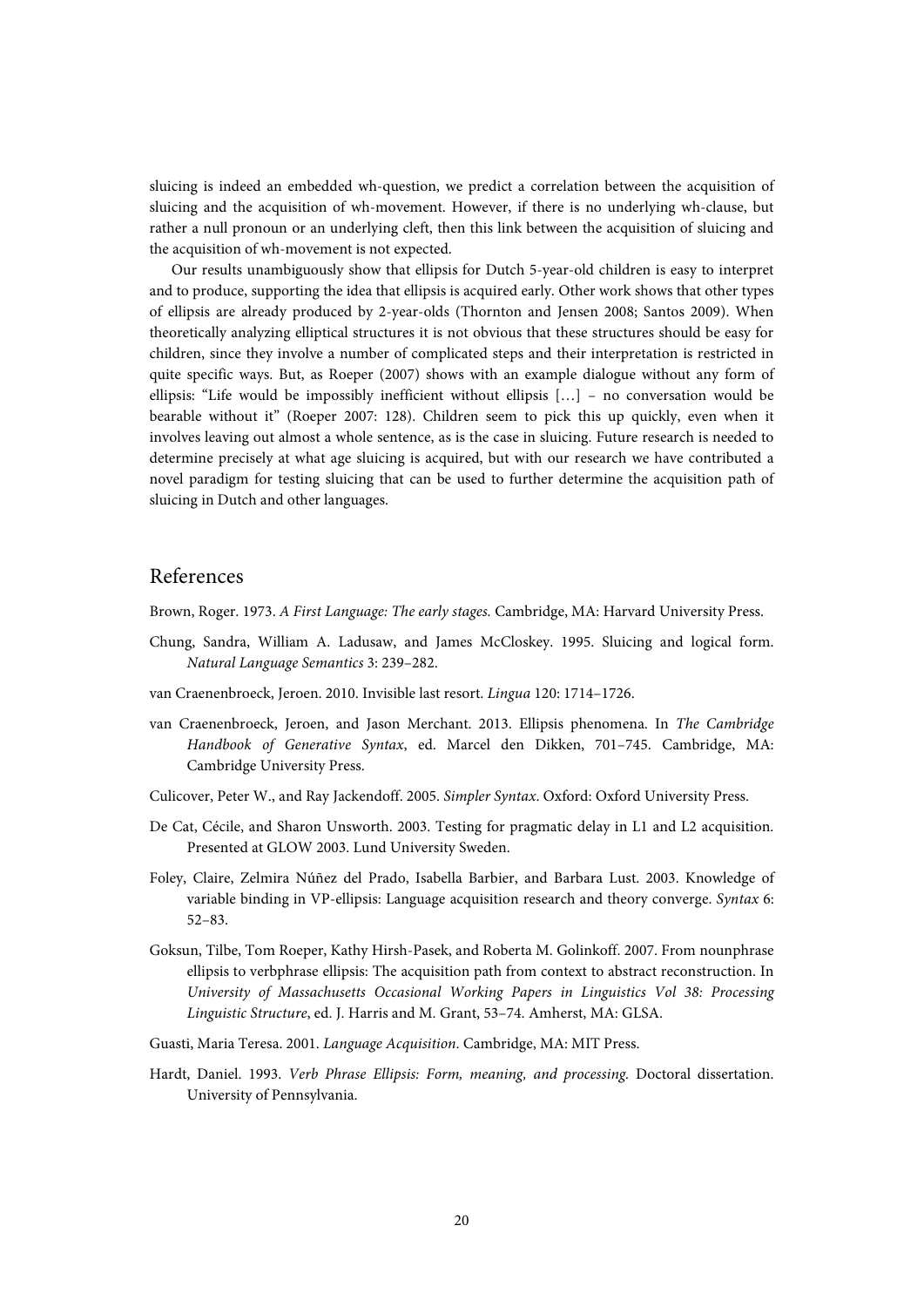Hoekstra, Teun, and Nina Hyams. 1998. Aspects of root infinitives. *Lingua* 106: 81–112.

- Johnson, Kyle. 2001. What VP Ellipsis can do, and what it can't, but not why. In *The Handbook of Contemporary Syntactic Theory*, ed. Mark Baltin and Chris Collins, 439–479. Oxford: Blackwell Publishing.
- Karmiloff-Smith, Annette. 1980. Psychological processes underlying pronominalization and nonpronominalization in children's connected discourse. In *Papers From the Parasession on Pronouns and Anaphora*, ed. E. Ojedo, 222–250. Chicago, IL: Chicago Linguistic Society.
- Kramer, Irene. 2000. *Interpreting indefinites: An experimental study of children's language comprehension*. Doctoral dissertation. Max Planck Institute for Psycholinguistics.
- Lindenbergh, Charlotte. 2013. Possible explanations for the acceptability of P-stranding in Dutch sluicing sentences. Manuscript. University of Groningen.
- MacWhinney, Brian. 2000. *The Childes Project: Tools for Analyzing Talk.* 3rd edition. Mahwah NJ: Lawrence Erlbaum Associates.
- Matsuo, Ayumi. 2007. Differing interpretations of empty categories in English and Japanese VP ellipsis Contexts. *Language Acquisition* 14: 3–29.
- Matsuo, Ayumi, and Nigel Duffield. 2001. VP-Ellipsis and anaphora in child language acquisition. *Language Acquisition* 9: 301–327.
- Merchant, Jason. 2001. *The Syntax of Silence: Sluicing, Islands and the Theory of Ellipsis*. Oxford: Oxford University Press.
- Merchant, Jason. 2004. Fragments and ellipsis. *Linguistics and Philosophy* 27: 661–738.
- Merchant, Jason. 2011. Ellipsis. In *Syntax - Theory and Analysis. An International Handbook*, ed. Artemis Alexiadou and Tibor Kiss. Berlin: Mouton de Gruyter.
- Roeper, Tom. 2007. *The Prism of Grammar: How child language illuminates Humanism.* Cambridge, MA: The MIT Press.
- Ross, John Robert. 1969. Guess who? In *Proceedings of the fifth annual meeting of the Chicago Linguistics Society*, ed. Robert I. Binnick, Alice Davison, Georgia M. Green, and Jerry L. Morgan, 5: 252–286. Chicago.
- Santos, Ana Lúcia. 2009. *Minimal Answers. Ellipsis, syntax and discourse in the acquisition of European Portuguese*. Amsterdam: John Benjamins Publishing Company.
- Schaeffer, Jeanette C. 2000. *The Acquisition of Direct Object Scrambling and Clitic Placement: Syntax and Pragmatics*. Amsterdam: John Benjamins.
- Thornton, Rosalind, and Stephen Crain. 1994. Succesful cyclic movement. In *Language Acquisition Studies in Generative Grammar*, ed. Teun Hoekstra and Bonnie D. Schwarz, 215–252. Amsterdam: John Benjamins.
- Thornton, Rosalind, and Britta Jensen. 2008. Fragments of child grammar. In *Language Acquisition and Development: Papers from GALA 2007*, ed. Maria João Freitas and Anna Gavarró Algueró. Cambridge: Cambridge Scholars Publishing.